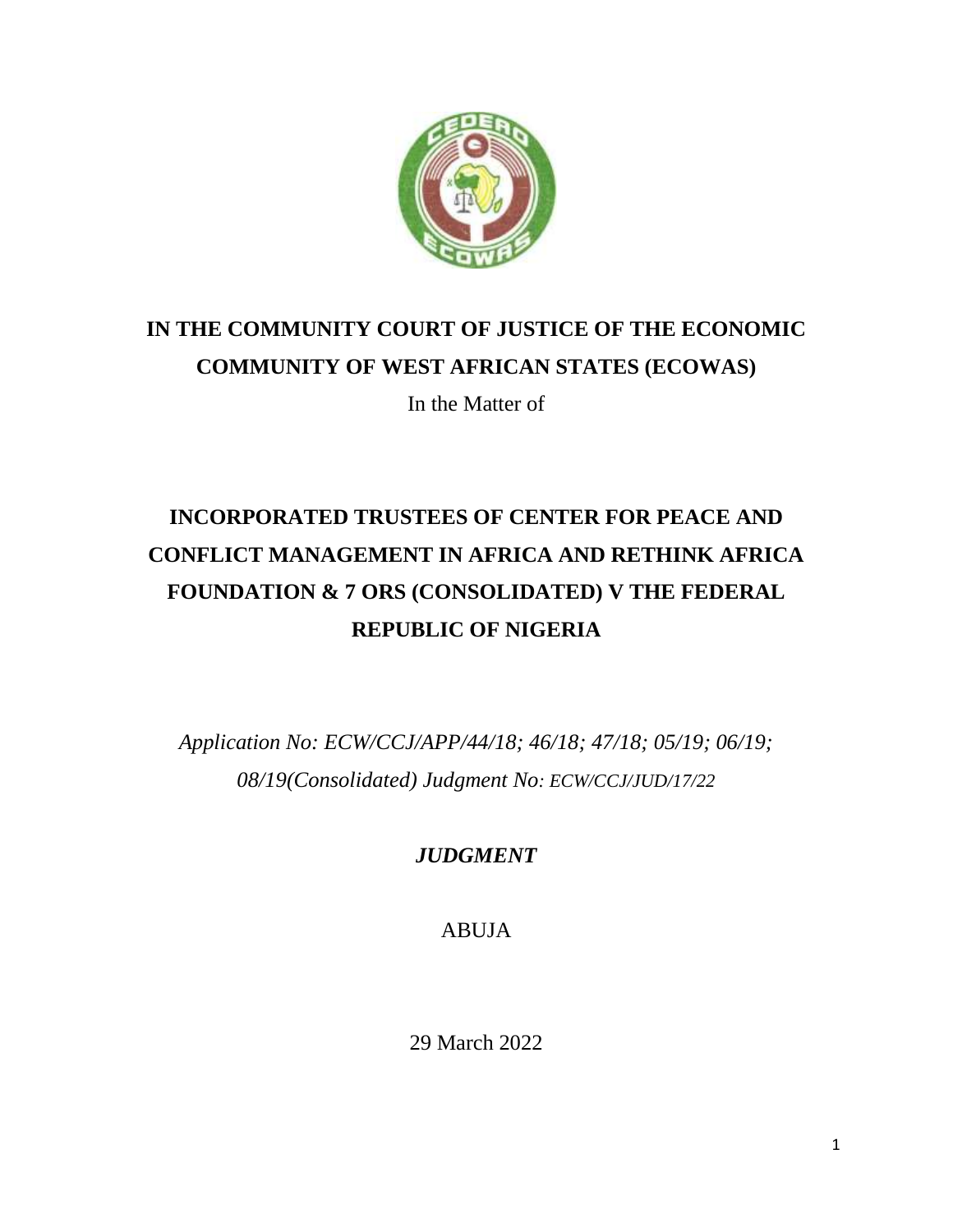# **INCORPORATED TRUSTEES OF CENTER FOR PEACE AND CONFLICT MANAGEMENT IN AFRICA AND RETHINK AFRICA FOUNDATION & 7 ORS (CONSOLIDATED) - APPLICANTS**

**V.**

## **FEDERAL REPUBLIC OF NIGERIA - RESPONDENT**

| <b>COMPOSITION OF THE COURT:</b>             |                           |
|----------------------------------------------|---------------------------|
| Hon. Justice Edward Amoako ASANTE            | - Presiding               |
| Hon. Justice Dupe ATOKI                      | - Member/Judge Rapporteur |
| Hon. Justice Januaria T. Silva Moreira COSTA | - Member                  |

ASSISTED BY:

Mr. Tony ANENE- MAIDOH - Chief Registrar

REPRESENTATION OF PARTIES: Noah AJARE Esq.  $\blacksquare$ 

Maimuna Lami SHIRU (Mrs.) D.O TARFA (Mrs.) Counsel for the Respondent Ekwere-Bello IKEMHE (Mrs.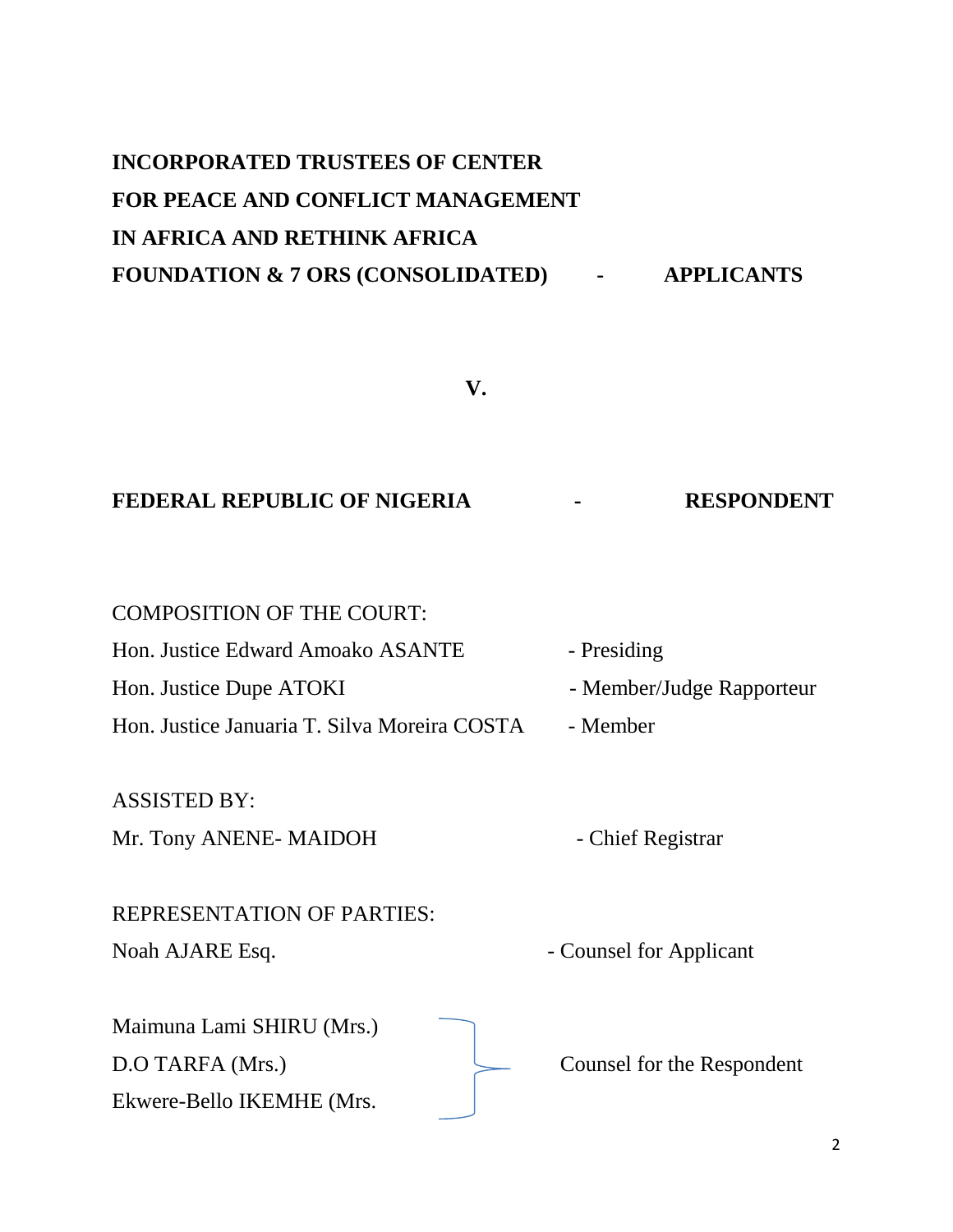## *I. JUDGMENT*

1. This is the judgment of the Community Court of Justice, ECOWAS (hereinafter referred to as "the Court") delivered virtually in open court pursuant to Article 8(1) of the Practice Directions on Electronic Case Management and Virtual Court Sessions, 2020.

## *II. DESCRIPTION OF THE PARTIES*

- 2. The Applicants are as follows:
- i. The first Applicant Incorporated Trustees of Centre for Peace and Conflict Management and Rethink Africa Foundation are Nigerian registered Non-Governmental Organizations with registration numbers 41552 and 114864 respectively with the sole aim of assisting the less privileged.
- ii. The second Applicant is Ifeanyi Chikwu Akoibi, a Nigerian currently on death row in Suleja Prison Niger State managed by the Government of the Federal Republic of Nigeria.
- iii. The third Applicant is Celestine Egbunuche, a Nigerian currently on death row in Enugu Maximum Prison in South-East Nigeria Enugu State managed by the Government of the Federal Republic of Nigeria.
- iv. The fourth Applicant is Paul Egbunuche, a Nigerian currently on death row in Enugu Maximum Prison in South-East Nigeria Enugu State managed by the Government of the Federal Republic of Nigeria.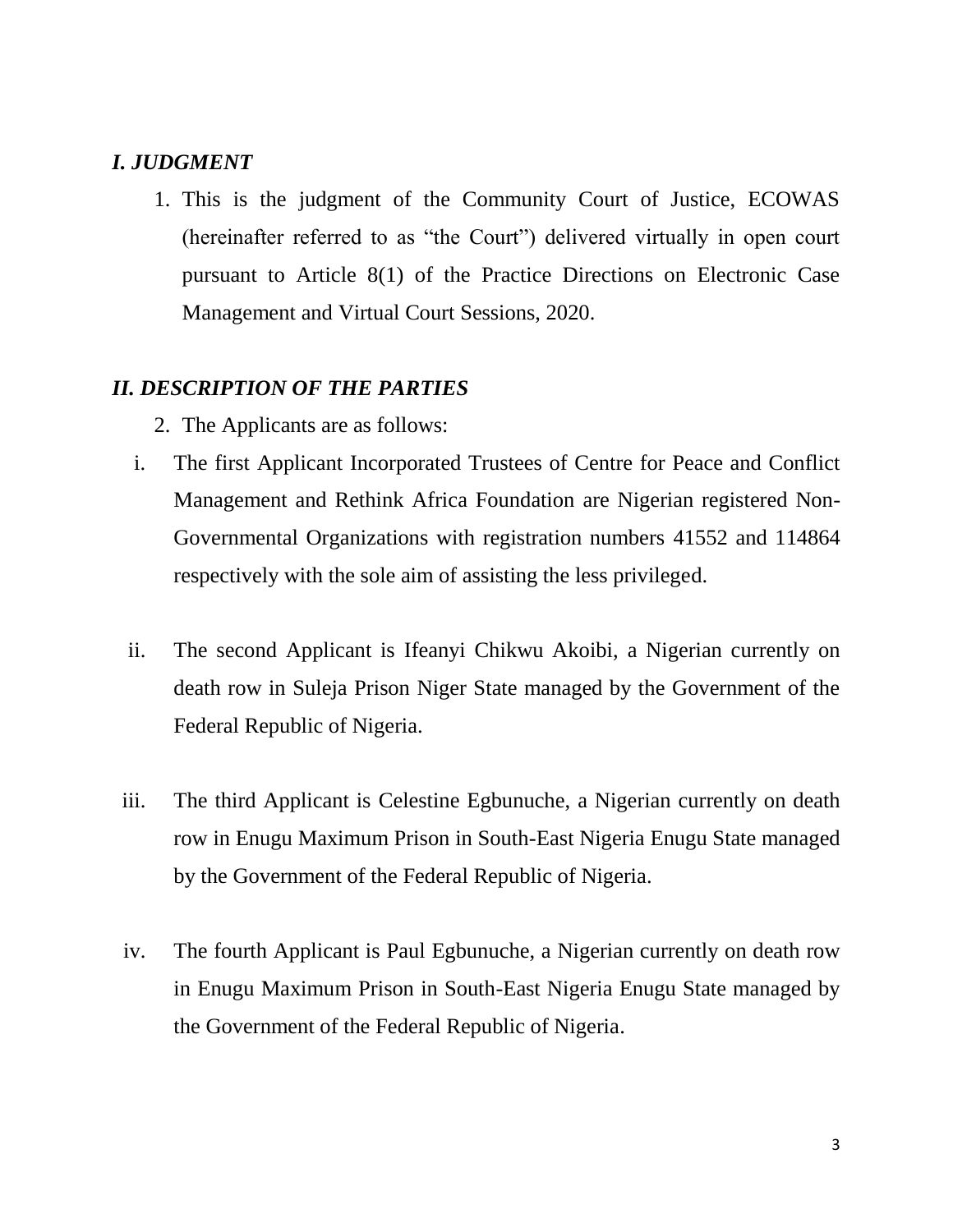- v. The fifth Applicant is Olanrewaju Akogwu, a Nigerian currently on death row in Warri Prison managed by the Government of the Federal Republic of Nigeria.
- vi. The sixth Applicant is Ibrahim Fari Shafiu, a Nigerian currently on death row in Suleja Prison Niger State managed by the Government of the Federal Republic of Nigeria.
- vii. The seventh Applicant is Daniel Akaka, a Nigerian currently on death row in Warri Prison managed by the Government of the Federal Republic of Nigeria.
- viii. The eighth Applicant is Ozioma Aoryeme, a Nigerian currently on death row in Suleja Prison Niger State managed by the Government of the Federal Republic of Nigeria.
	- 3. The Respondent is the Federal Republic of Nigeria, a Member State of the Economic Community of West African States (ECOWAS), signatory to the ECOWAS Treaty and to the African Charter on Human and Peoples' Rights and other international human rights instruments (hereinafter referred to as the "Respondent").

## *III. INTRODUCTION*

4. This Application is premised upon the alleged violation of the Applicants' rights to a fair hearing, rights to appeal and to effective remedy and the rights to freedom from torture, cruel, inhuman and degrading treatment or punishment owing to the conditions of prison and the threat of execution by the Respondent.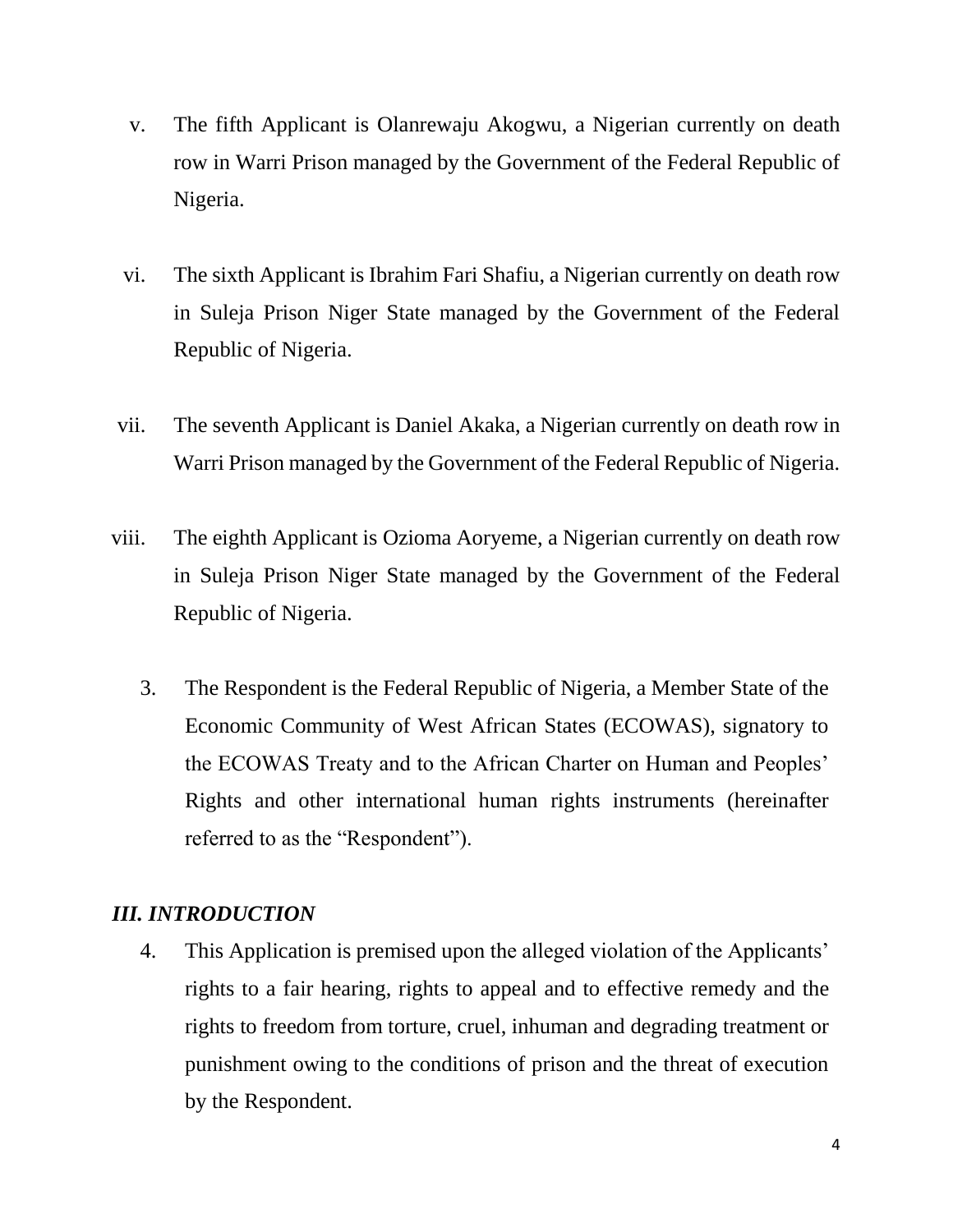### *IV. PROCEDURE BEFORE THE COURT*

- 5. The Initiating Application was filed on 25 January 2019 and served on the Respondent on 31 January 2019.
- 6. The Respondent filed a Motion for Extension of Time within which to file a Notice of Preliminary Objection and Statement of Defence, dated 13 March, 2019, same was served on the Applicants on 19 March 2019.
	- 7. The Respondent filed its Notice of Preliminary Objection and Statement of Defence on 13 March 2019 and both were served on the Applicants on 19 March 2019.
	- 8. The Applicants filed their response to the Preliminary Objection and Statement of Defence of the Respondent on 12 April 2019 and same was served on the Respondents on 18 April 2019.
	- 9. During the Court hearing on 7 February 2020, both Parties represented by Counsel in Court. The Court observed that there were about six Applications alleging similar violations instituted by the same Applicants against the same Respondent praying the same reliefs. The Court therefore considered a consolidation of all the cases. No objection was recorded from the parties. Consequently, in line with Article 38 of the Rules, the Court ordered a consolidation of the affected Applications and directed the Parties to file consolidated pleadings and briefs. The Court then adjourned the case to 20 May 2020 for hearing. Parties were directed to file and serve their consolidated pleadings before the next adjourned date.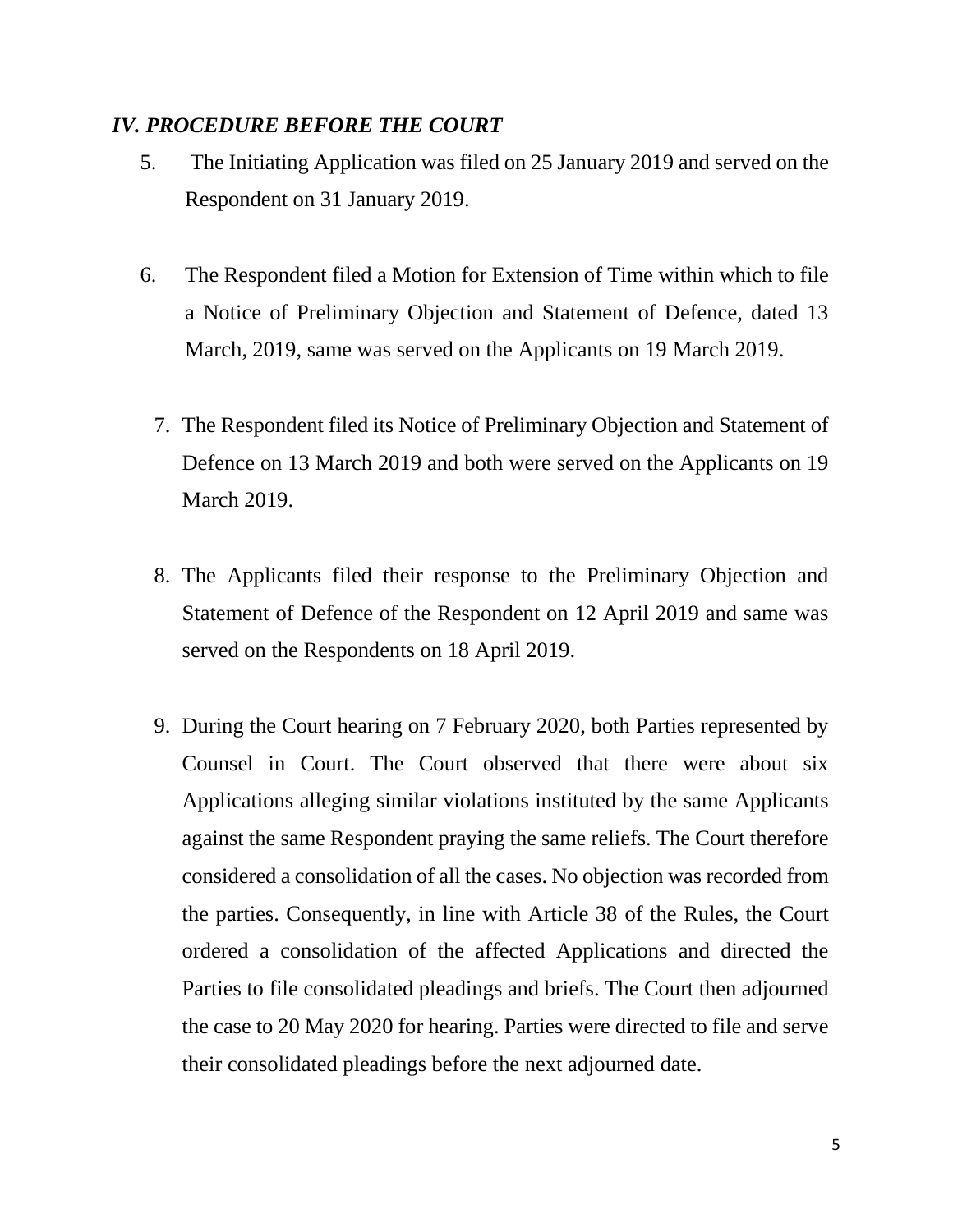- 10.The Applicants filed their written address and consolidated Application on 17 and 18 March 2020 respectively and same were served on the Respondent on 17 and 18 March 2020.
- 11.On 8 October 2021, the Respondent filed an Application for extension of time to file a Notice of Preliminary Objection and their Defence to the Applicants' consolidated Application and also filed their Notice of Preliminary Objection and Defence on the same day 8 October 2021. The Respondent's Preliminary Objection and Statement of Defence were served on the Applicants on 11 October 2021.
- 12.During the Court hearing on 26 October 2021, both Parties were represented in Court, the Court granted all Motions for extension presented by the Respondent. The Court heard the Parties' submissions on the Preliminary Objection and the substantive suit, after which the case was adjourned for Judgment.

## *V. APPLICANTS' CASE*

## **a) Summary of facts**

13.The second to eighth Applicants whose current ages range from 24 years old to 101 years old, were allegedly convicted separately, at different times and years by different national courts of the Respondent for crimes of murder and armed robbery for which they were sentenced to death. They are currently on death row at Suleja Prisons, Enugu and Warri Prisons and have spent between 8 to 18 years on death row.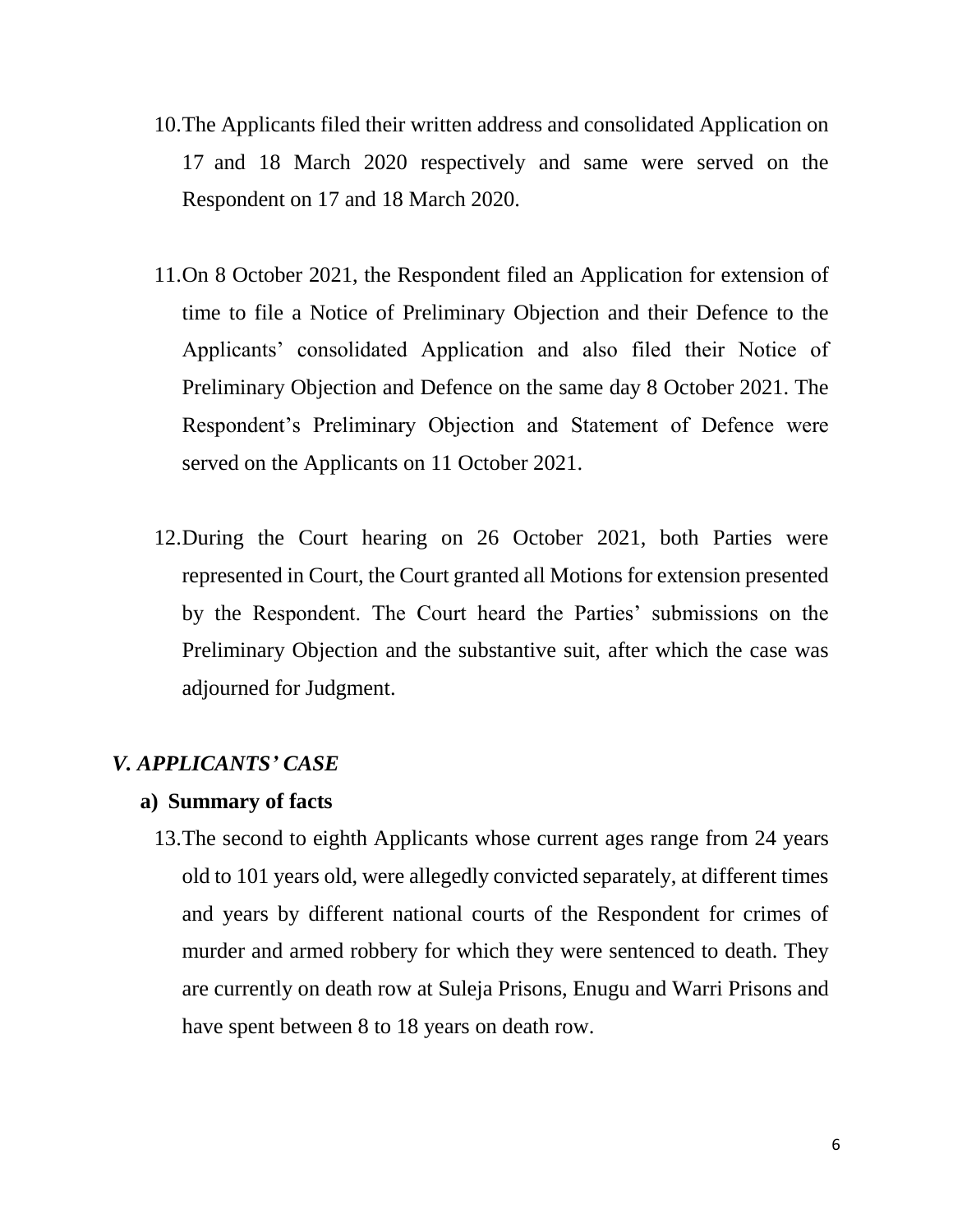- 14.The case of the Applicant is that the Respondent failed to adhere to international standards by denying them the time and facility to appeal even when subsequent investigations disclosed facts contrary to those which were used to secure their conviction. They therefore allege that their rights to a fair trial were violated as the Respondent did not follow the procedural guarantees for a fair hearing during their trials, as required by the African Charter on Human and People's rights.
- 15.They further allege that they were convicted based on mere confessional statements without corroboration, neither was any identification parade conducted by the police, additionally the confession made was elicited through torture. They therefore submitted that the Respondent violated their rights to a fair trial guaranteed by the Constitution of Nigeria, the African Charter and other international human rights instruments that the Respondent is party to.
- 16.It is their claim that in the various years spent on death row, they have endured torture and inhumane conditions in the prisons and live in daily fear of not knowing when they will be executed. The Applicants state that the conditions of the prison resulted in serious medical conditions for them including high blood pressure and depression. A claim they say is supported by the report of the Honourable Attorney General of the Federation, wherein he acknowledged the lack of medical facilities in Nigerian Prisons. They state that their condition is very critical and their sense of humanity greatly diminished due the substandard conditions of the prisons. These conditions they state is as bad as the death penalty itself,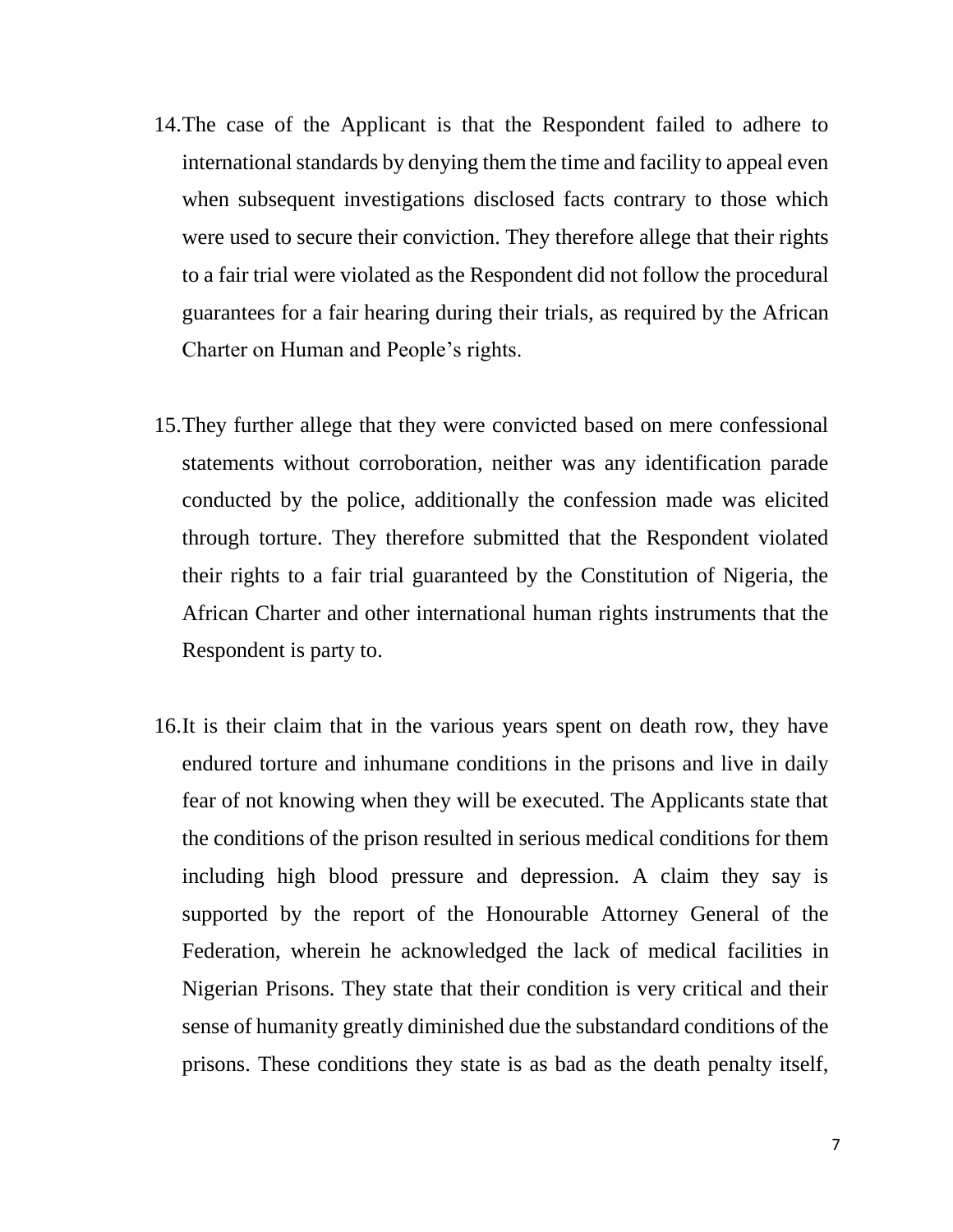and constitute torture, inhuman and degrading treatment and punishment. They therefore prayed the Court to release them on medical grounds.

- 17.The Applicants further aver that they are traumatized and daily live in fear of imminent execution, particularly with the recent pronouncements by the Vice President during the National Economic Council Meeting in February 2018 and the Attorney General of the Federation and Minister of Justice in April 2018, urging State Governors to sign the death warrants to enable a decongestion of the Nigerian Prisons.
- 18.The Applicants' case is also supported by a 22 paragraph affidavit sworn to by Mr. Jude Arthur Angel, a member of staff of the first Applicant.

#### **b) Pleas in law**

19.The Applicants rely on the following laws:

- i. Articles 2, 5 and 7 of the African Charter on Human and Peoples' Rights;
- ii. African Charter on Human and Peoples' Rights (Ratification and Enforcement) Act. 1\Cap A9, Vol 1 Laws of the Federation of Nigeria 2004;
- iii. Article 4 of the Revised Treaty of the Economic Community of West African States (ECOWAS).

#### **c) Reliefs sought**

20.The reliefs sought by the Applicants are as follows:

i. A Declaration that the Applicants have suffered extreme mental torture, inhuman and degrading condition having been kept on death row for more than 28 years and without access to adequate medical treatment.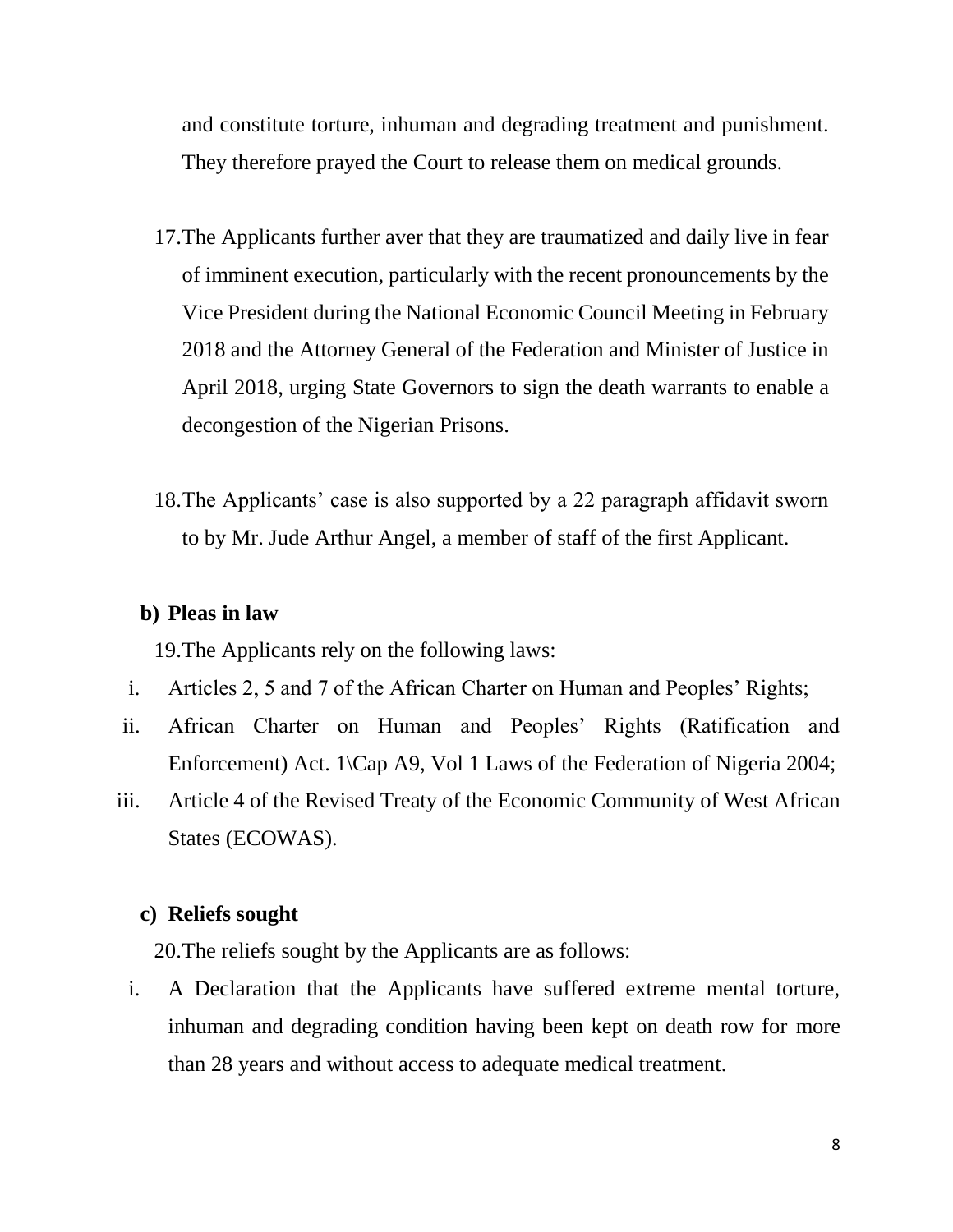- ii. A Declaration that the Applicants by virtue of age and long stay on death row and presently suffering from chronic medical condition is entitled to be released forthwith from detention.
- iii. An Order for immediate release of the Applicants from detention forthwith.
- iv. A Declaration that the consistent and continued denial of the right to adequate medical attention and the detention of the Applicants in prison under dehumanizing and harsh conditions is in violation of the Constitution of the Federal Republic of Nigeria and Articles 1,2,3,4,5,7 and 26 of the African Charter on Human and People's Rights;
- v. An Order directing the Defendant to pay a monetary compensation of 20,000,000 (Twenty Million naira) each to the Applicants for damages suffered as a result of long years they have been kept in prison under cruel degrading and inhuman condition.
- vi. An Order for reparations, including physical, psychological, social and economic rehabilitation in respect of the violation of the Applicant's human rights. And the cost of this suit which is accessed at N5, 000,000.00 (Five Million Naira).
- vii. An Order directing the Defendant to faithfully and fully implement its obligations under its own constitution and African Charter on Human and Peoples' Right as well as resolutions on Moratorium on executions adopted recently by both the African Commission on human and People's Rights and the Third Committee of the UN General Assembly.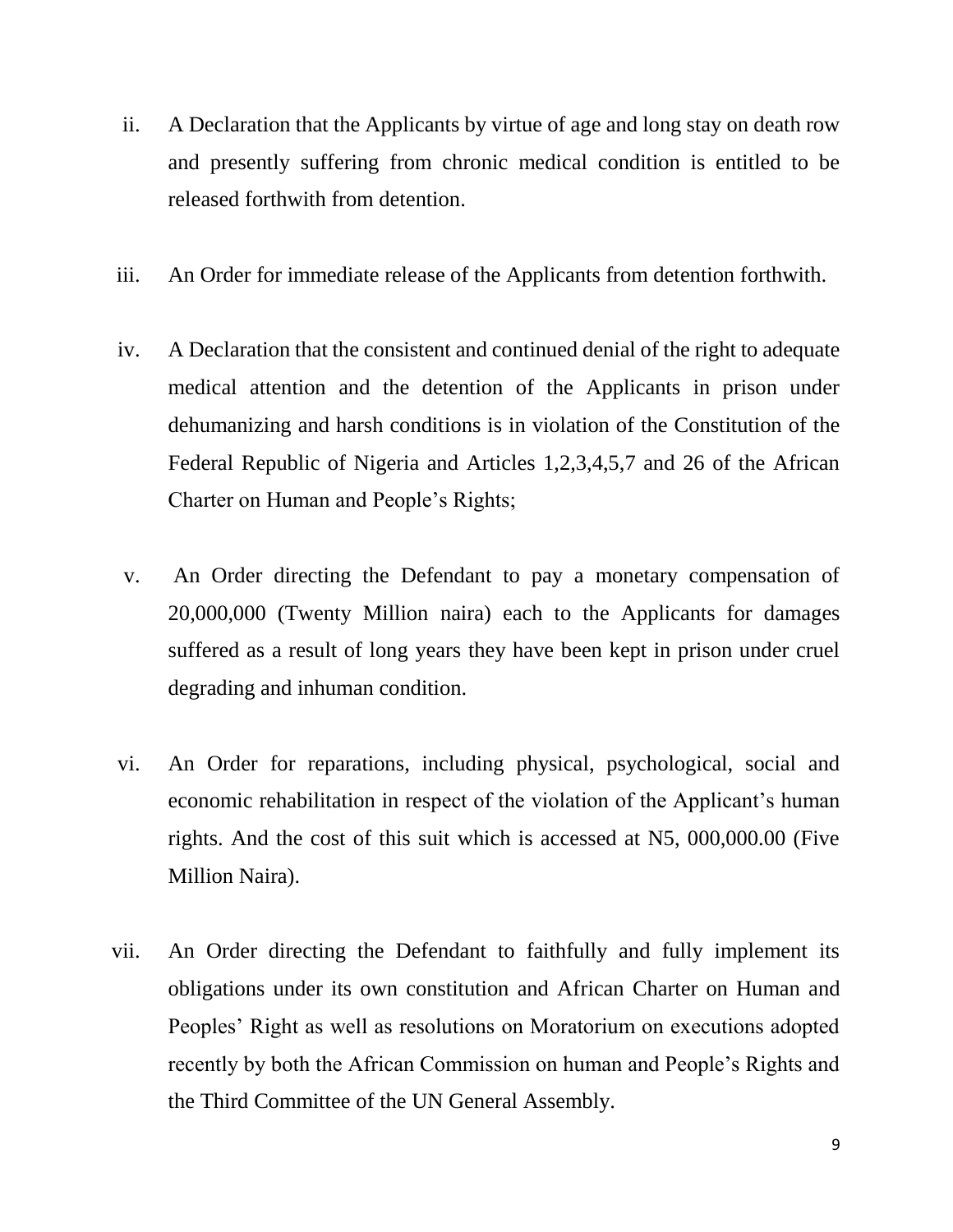## *VI. RESPONDENT'S CASE*

#### **a) Summary of facts**

- 21.The Respondent denies each and every allegation of facts contained in the Applicants' narration of facts, asserting that they did not violate the Applicants' rights to a fair hearing as that at no point were the Applicants denied their right to file an appeal as alleged.
- 22.They state that under the Nigerian laws, individuals have the right to appeal the decision of the court at any time even when the statutory period for appeal has elapsed. This is because the rules of courts provide for application for extension time to accommodate parties seeking appeal even where the time stipulated has elapsed.
- 23.It is also their submission that the use of confession under the Nigerian Law is a valid ground for conviction of an accused person, and this validates any conviction based on confessional statements thus the Applicants conviction and sentenced accordingly lawful.
- 24.They assert that the Applicants have the right to counsel of their choice and can at any time decline the service of any lawyer representing them where they are not satisfied with the representation. That the Applicants never at any time during trial complained of any unsatisfactory legal representation.
- 25.The Respondent puts the Applicants to the strictest proof of the facts contained in the Applicants' narration of facts and state that the Applicants have neither attached the said judgments nor court processes to prove their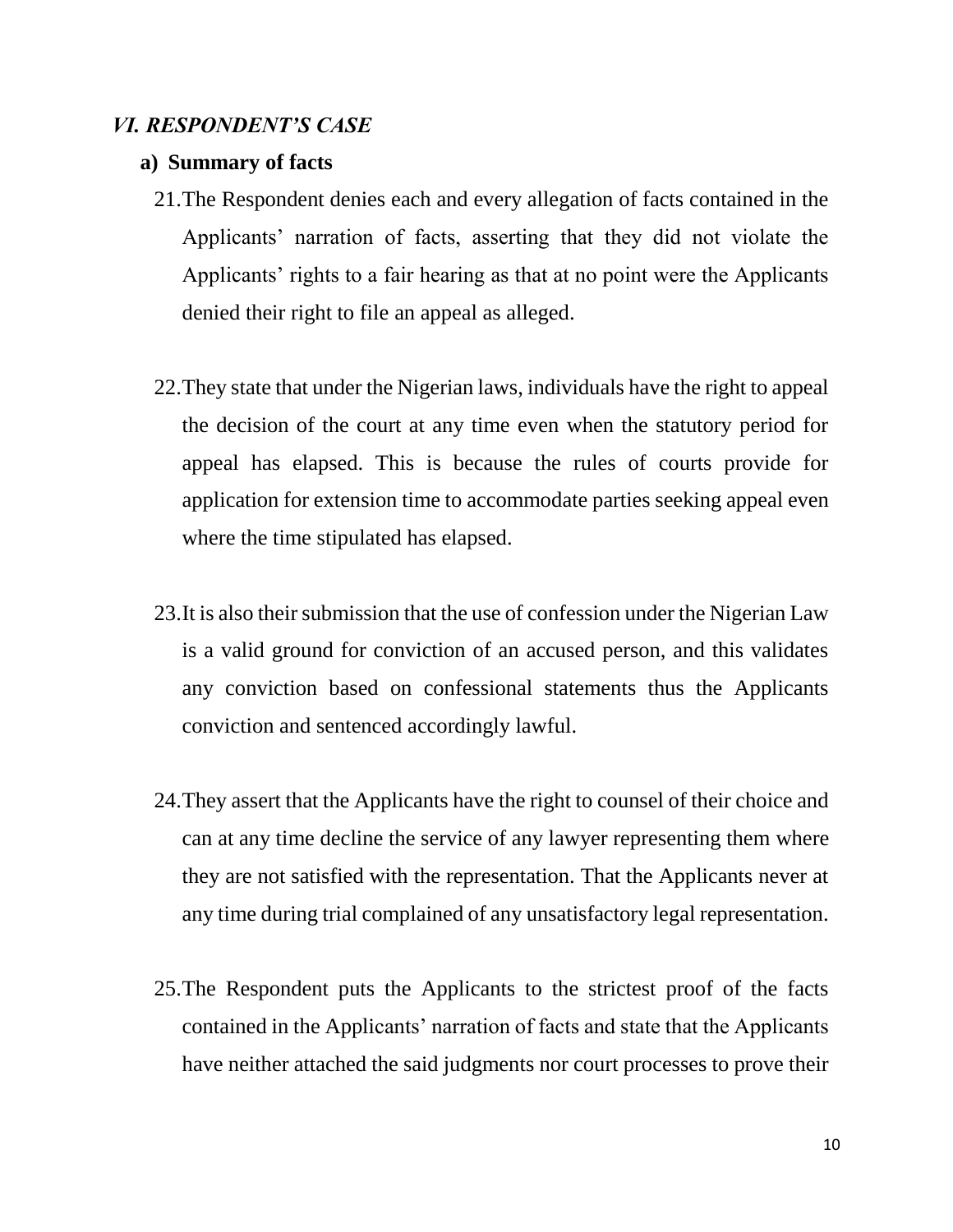allegations neither have they attached any medical documents to show claims made regarding their health.

- 26.That the prisons where the Applicants are incarcerated have medical facilities to address medical issues with regards to inmates, and in cases where the medical condition of an inmate is beyond the capacity of the prisons' medical facilities, the prison authorities usually make referrals and seek the aid from other medical institutions. The Respondent states that the Applicants have no medical condition that could not be attended to at the medical facility available in the prison where they are detained.
- 27.The Respondent in specific response to paragraph 4 of the Applicants' narration of facts regarding the  $4<sup>th</sup>$  Applicant, contends that releasing him to the society will not be in the interest of the society at large considering the gravity of crimes he has been tried and convicted for.
- 28.The Respondent also denies the allegation that the Applicants' rights under Section 36 (6) of the 1999 Constitution of the Federal Republic of Nigeria was violated and they were denied a right to appeal when the Applicants have specifically mentioned in their narration of facts that they were in fact out of time and did not seek for an extension of time as provided in the rules of the Court.
- 29.The Respondent in response to paragraphs 11-16 of the Applicants' narration of facts maintains that the facts contained therein are personal opinions and reservations of the Plaintiffs about the state of the prisons and they have not successfully established how their rights were infringed.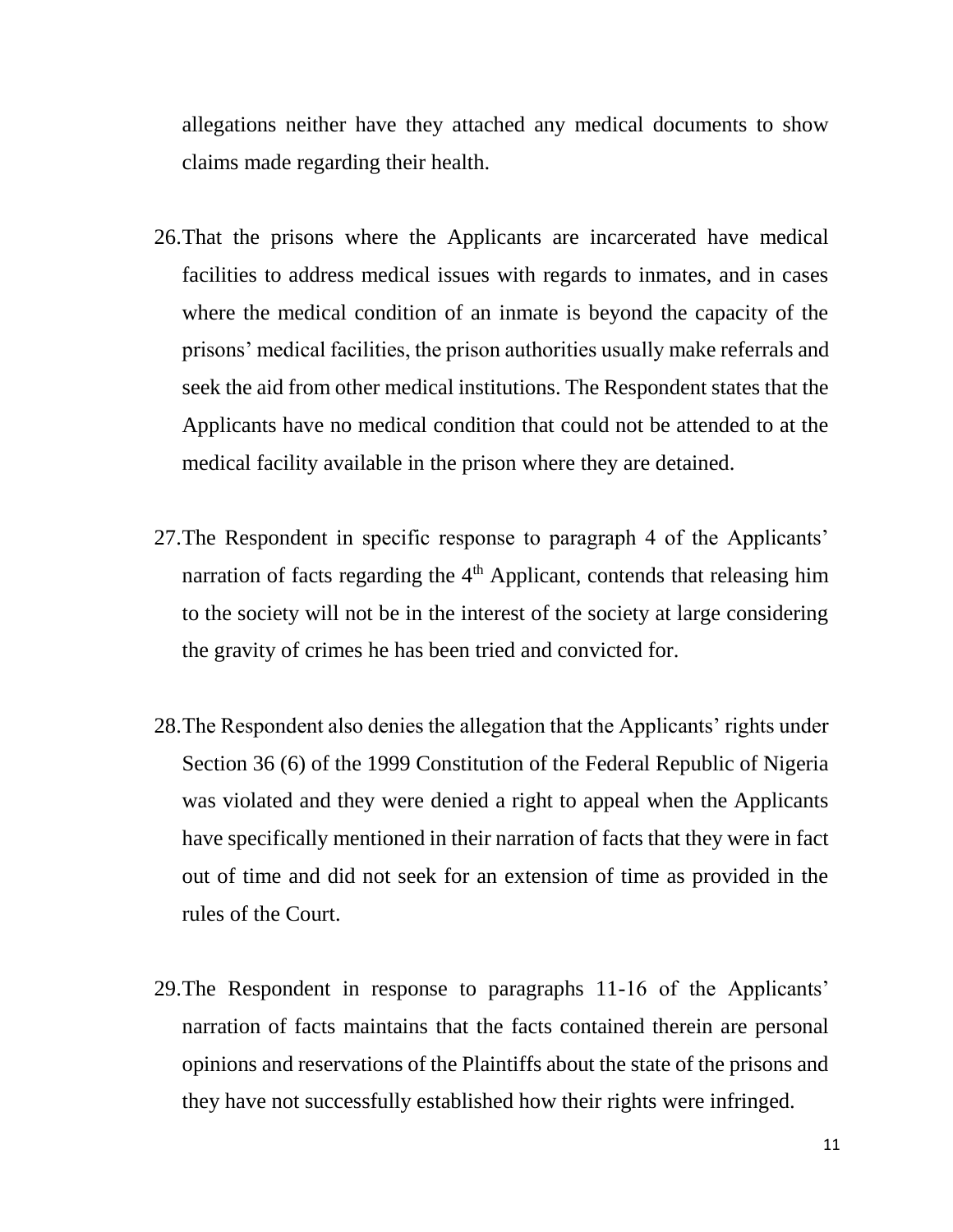- 30.They contend that the Applicants have not disclosed any actionable wrong by the Respondent that justifies the orders sought by the Applicants. They state further that the assessment of reliefs sought by the Applicants should be based on facts placed before this Honourable Court for which they have put the Applicants to the strictest proof thereof.
- 31.In concluding the Respondent urges the Honourable Court to dismiss the Applicants' claim as same are frivolous, vexatious, baseless, incompetent and an abuse of court process

## **b) Pleas in law**

- 32.The Respondent relies on the following laws:
	- i. Section 33 of the Constitution of the Federal Republic of Nigeria;
	- ii. Article 32(4) of the Rules of the ECOWAS Court.

## **c) Reliefs sought**

33.The Respondent respectfully urges the Court to consider their argument in opposition to the Applicants' Application and consequently dismiss this suit for lacking in merit.

## *VII. JURISDICTION*

*Respondent's Preliminary Objection on Jurisdiction*

34.The Respondent filed a Preliminary Objection in accordance with Article 87 of the Rules of Court, contending that the Court lacks jurisdiction to entertain the Application by raising two issues for the determination of the Court: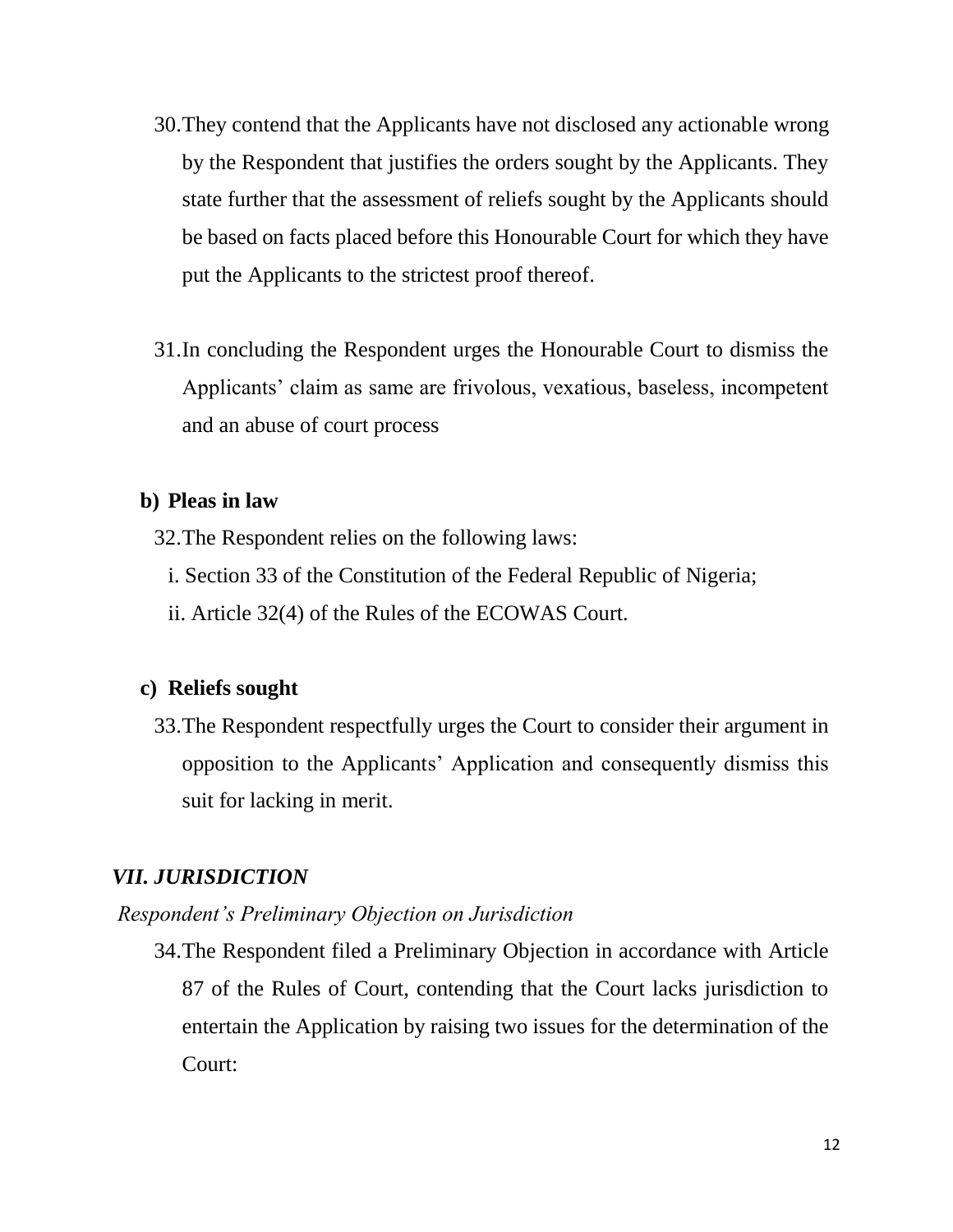- i. The subject matter does not fall within the purview of Article 9 of the Supplementary Protocol [A/SP.1/01/05] amending the Protocol [A/P1/7/91] relating to the Community Court of Justice;
- ii. The Applicants' suit is statute barred having not been commenced within 3 years from the date the cause of action arose as required by the ECOWAS Supplementary Protocol [A/SP.1/01/05] amending the protocol [ A/P1/7/91].

## *ISSUE 1*

## *Respondent's objection on subject matter jurisdiction*

35.The Court notes that under this objection, two issues were raised by the Respondent, these are: 1) jurisdiction of the Court in accordance with Article 9 of the Protocol (as amended by the Supplementary Protocol), 2) Objection on the Court reviewing the decisions of national Courts. The Court will deal with each issue separately.

## *On jurisdiction in accordance with Article 9 of the Protocol*

- 36.In its argument on the jurisdiction of the Court to entertain this suit, the Respondent states that the subject matter of this suit relates to the validity of the decision sentencing the Applicants to death on a mere confessional statement and an alleged unsatisfactory legal representation.
- 37.That the Applicants' claims do not fall within the confines of Article 9 of the Protocol on the Court (As amended by the Supplementary Protocol), as the action is not predicated on the interpretation or application of any treaty or convention and protocol of the Community state, nor is it an action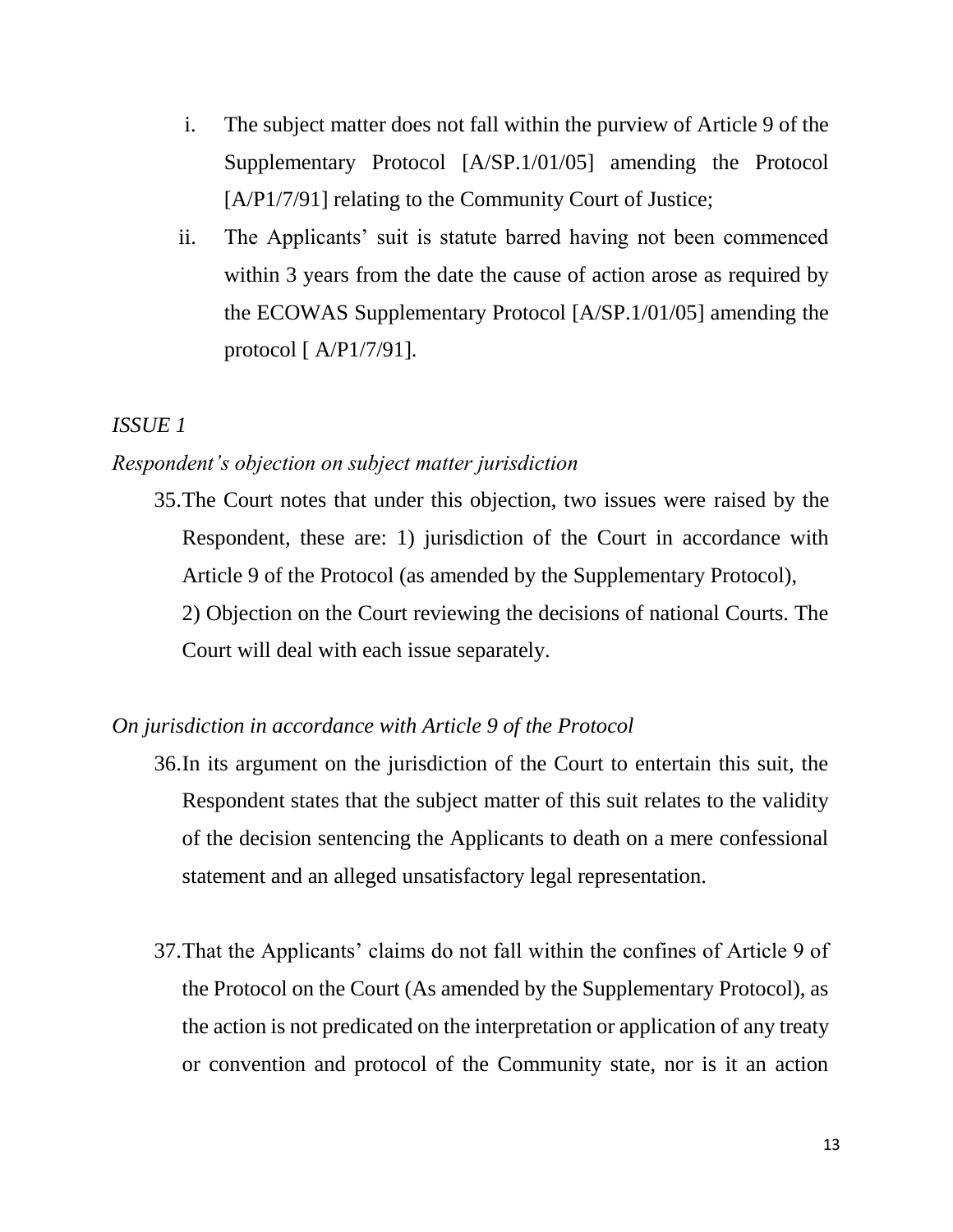concerning interpretation and application of the regulation, directives, decisions and other subsidiary instruments adopted by ECOWAS.

- 38.They also argue that the action does not seek to checkmate the legality of any regulations, directives, decision and other subsidiary legal instruments adopted by ECOWAS and does not envisage any failure by a Member State to honour their obligation under any treaty, conventions and protocols, regulations, directives or decision of ECOWAS. Nor is it an action against any Community institution; as such the action of the plaintiff is not one that enjoys jurisprudential cognizance by virtue of Article 9[1]-[8].
- 39.They contend that none of the appropriate powers of the Court enumerated above is implicated in the Application, rather the Applicants are seeking this Honourable Court to sit on appeal against the decision of the Nigerian domestic courts, a relief that the Court in a plethora of its cases has declined. In essence the Applicants are seeking an order of the Court to set aside the decision of the Nigerian domestic court wherein they were sentenced to death.
- 40.They further argue that the statutes of this Honourable Court have not provided for any of the reliefs sought by the Applicants, as such this Honourable Court is bereft of jurisdiction to hear and entertain same. Citing the Court in PETER DAVID V. AMBASSADOR RALP UWECHUE (2010) CCJELER 213. They conclude that the Court is an international court established by a treaty and by its own nature; it should primarily deal with disputes of international character.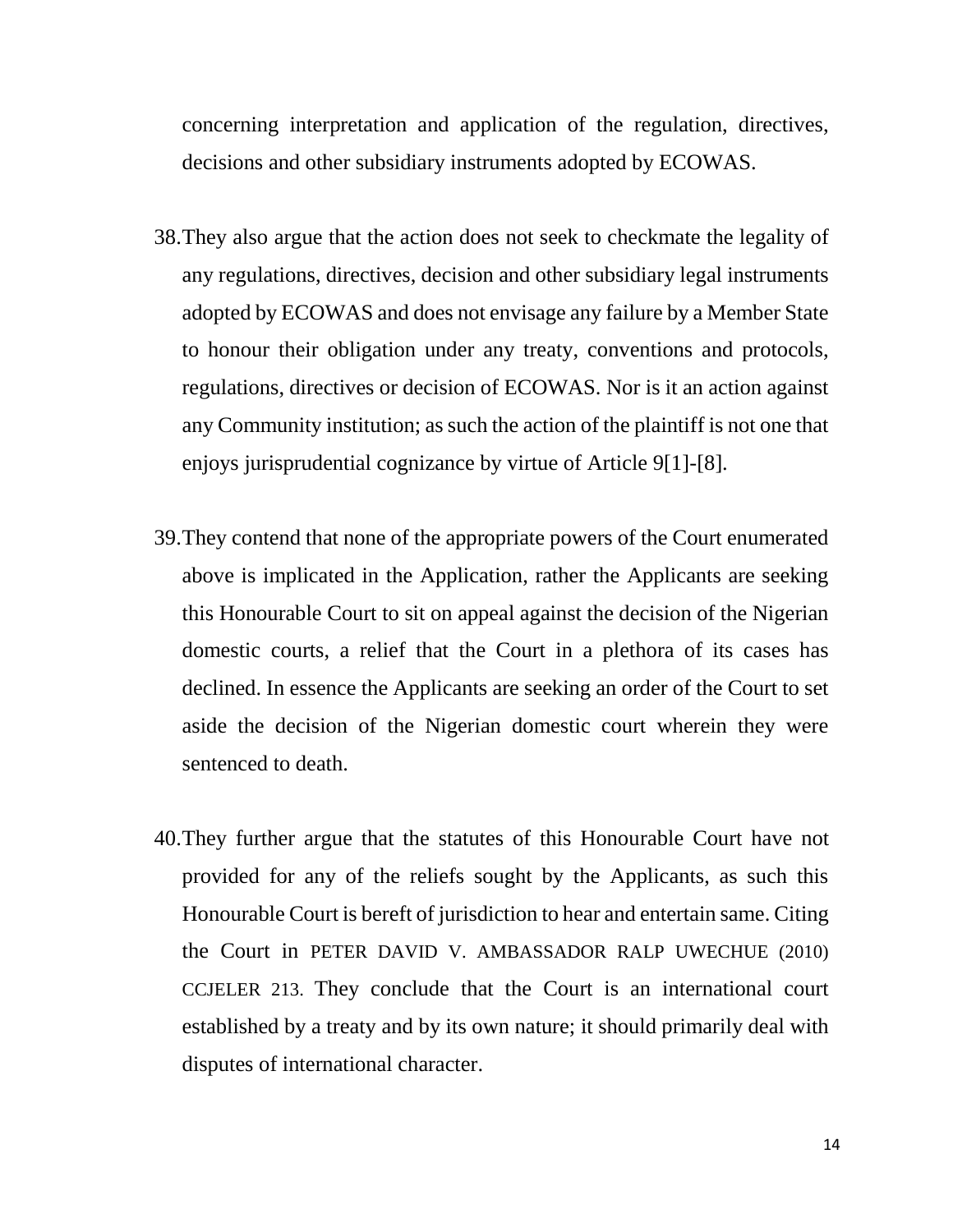- 41.Furthermore, the Respondent argued that Applicants have expressly stated in their narration of facts that they did not lodge an appeal within the stipulated time, their claims that their right to appeal to in Article 7 of the African Charter was violated is rather misleading and untrue as they were not at any point prevented from filing an appeal. In the instant suit, the all the Applicant did was to approach the Board of the Prerogative of Mercy for clemency. There was no attempt to appeal and till date no attempt has been made to appeal the sentence neither did the Applicant approach the legal aid to help their appeal process.
- 42.They further state that the domestic law has provisions where parties seeking to appeal a decision can apply for extension of time. This, the Applicants have not done but chose to approach this Court about 16 years after the judgment alleging unsatisfactory legal representation.
- 43.In conclusion the Respondent urge the Court to decline jurisdiction over this suit as this Court cannot be used as a mechanism to appeal decision of municipal courts.

## *Applicants' response*

44.The Applicants in their response submit that the Court has jurisdiction to hear the Application. Their case is that they have been on death row for more than 16 years, where they have continued to undergo daily mental and psychological torture by not knowing when death would come knocking. In addition they have serious medical conditions which the Respondents cannot cater to, thus the claim for their immediate release.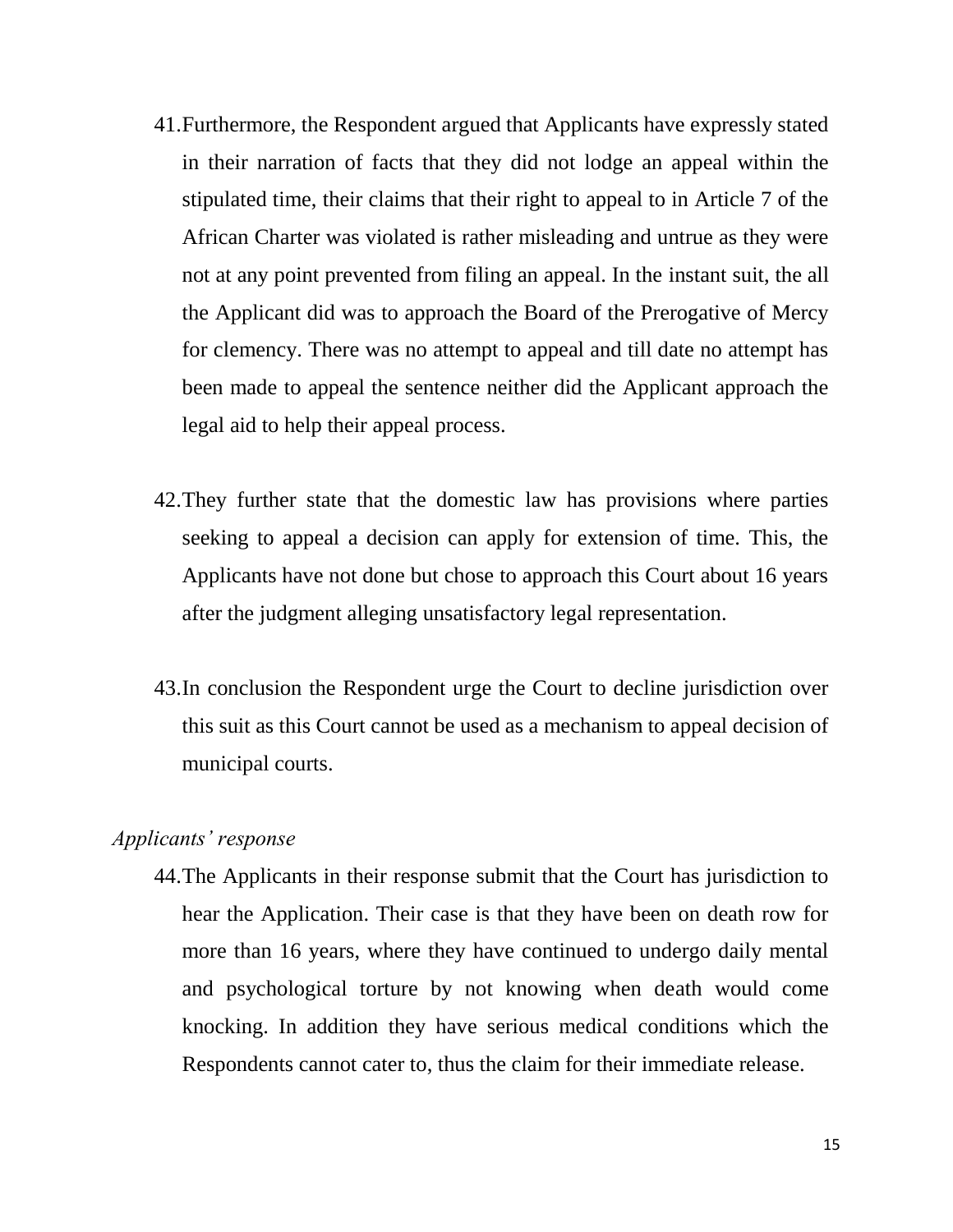- 45.The Applicants also recalled several case where the Court ordered the immediate release of inmates on death row in Nigeria for violation of their rights. Some of which were personally handled by the first Applicant and includes: Gabriel Inyang v. Federal Republic of Nigeria (ECW/CCJ/APP03/18; Maimuna Abdulmumimi v. Federal Republic of Nigeria (ECW/CCJ/APP/15/13.
- 46.On the allegation that they are seeking the Court to sit on an appeal over their case, they argue that the reliefs claimed is not to invoke an appellate jurisdiction of the Court.
- 47. In the circumstances, the Applicants submit that this Court ought to exercise its jurisdiction over the Application.

## *Analysis of the Court*

- 48. The jurisdiction of this Court is founded on Article 9(4) of the Protocol A/P1/7/91 on the Community Court of Justice (as amended by the Supplementary Protocol), which provides, "*The Court has jurisdiction to determine cases of violation of human rights that occur in any Member State."*
- 49.In that wise, the Court has held in a plethora of cases that it will exercise its powers to hear any application, where there has been an allegation of human rights violation and where the allegation occurred within the territory of a Member State." MR. AMOS BROSIUS v. REPUBLIC OF LIBERIA ECW/CCJ/JUD/06/20 PAGE 16; See also SAWADOGO PAUL & 3 ORS V. REPUBLIC OF BURKINA FASO ECW/CCJ/JUD/07/20 PAGE 7.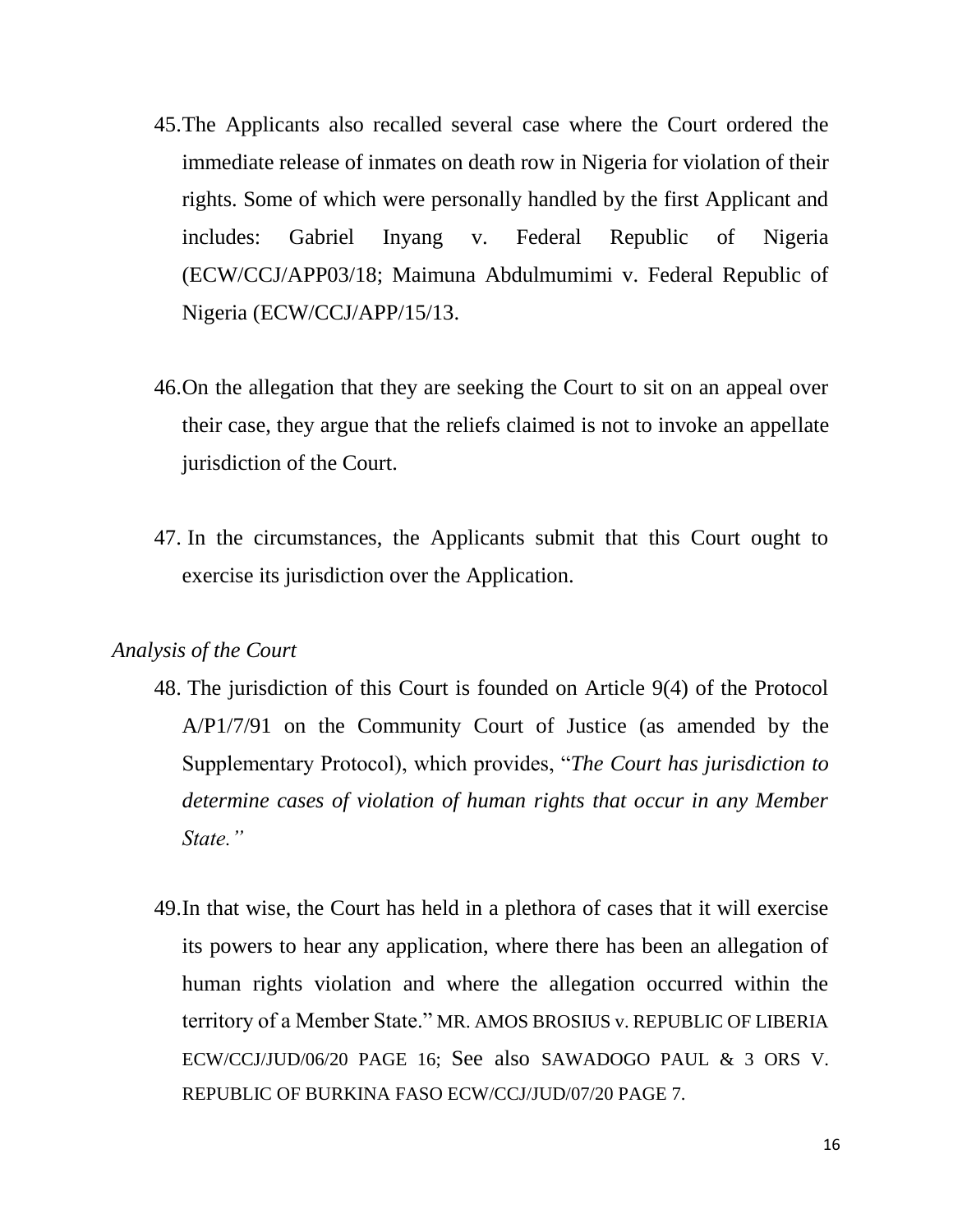- 50.In the instant case, the Applicants have specifically alleged that their rights as provided for by Articles 2, 5 and 7 of the African Charter were violated by the Respondent. On the other hand, the Respondent argues that the Applicants' claims do not fall within the jurisdiction of the Court as provided by Article 9 of the Protocol (as amended by the Supplementary Protocol).
- 51.The Court will proceed to determine whether the allegations in the Application merits the exercise of jurisdiction of the Court. The Court notes that the Respondent relied solely on Article 9(1) of the Protocol which enumerated the jurisdiction of the Court to adjudicate on disputes relating to the interpretation, application and legality of the ECOWAS Treaty, Conventions, Protocols, directives, decisions and other subsidiary legislation of the Community.
- 52.It equally notes that the subject matter of the Application is premised on allegation of the violation of Articles of the African Charter including Article 7 on right to fair hearing. The failure of the Applicant to cite the appropriate Article of the Protocol that confers jurisdiction on the Court to hear cases of human right violation which is (Article 9(4)) does not negate the validity of the Application. Indeed, mere allegation of human rights violation suffices to invoke the jurisdiction of the Court*.* HON. JUSTICE S. E. ALADETOYINBO V. THE FEDERAL REPUBLIC OF NIGERIA ECW/CCJ/JUD/18/20 PAGE 8.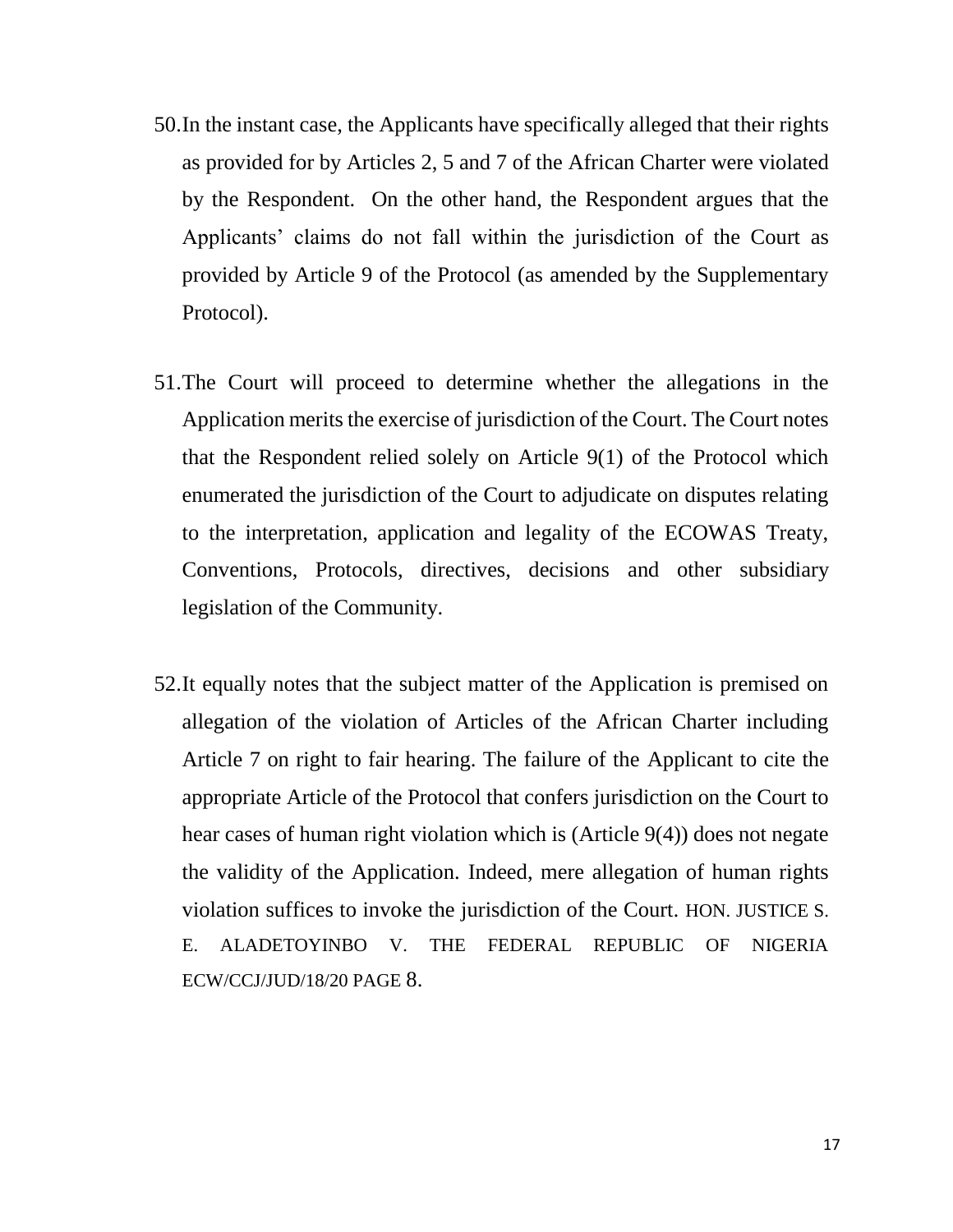53.Having found that the Application is premised on an allegation of violation of human rights, the Court dismisses the objection of the Respondent in this wise and holds that it has jurisdiction to adjudicate over the Application

## *On the Court sitting on appeal over decisions of national courts*

- 54.The Respondent also objects to the jurisdiction of the Court on the basis that the Applicants are seeking the Court to sit on appeal over the decisions of the national courts of the Respondent, which convicted them.
- 55.In their response, the Applicants state that they do not intend that the Court sits on appeal over the decisions of the domestic courts. They submit that it is clear from the reliefs claimed in their Application that they have not invoked an appellate jurisdiction of the Court and consequently, the Respondent's submissions in that regard are totally irrelevant and should be dismissed.

\*\*\*\*\*\*\*

56.The Court recalls that it has in its plethora of cases affirmed that it has no jurisdiction to examine or sit on appeal on the decisions of national courts and cannot reverse the decision of a national Court. So where the subjectmatter of the dispute essentially has to do with re-examining of judgments already delivered by domestic courts, the matter will be dismissed. See MADAM ISABELLA MANAVI AMEGANVI & ORS V. THE REPUBLIC OF TOGO JUDGMENT NO ECW/CCJ/JUG/06/12 PAGE 6. AND PTE ALIMU AKEEM V. REPUBLIC OF NIGERIA ECW/CCJ/JUD/01/14 PAGE 10.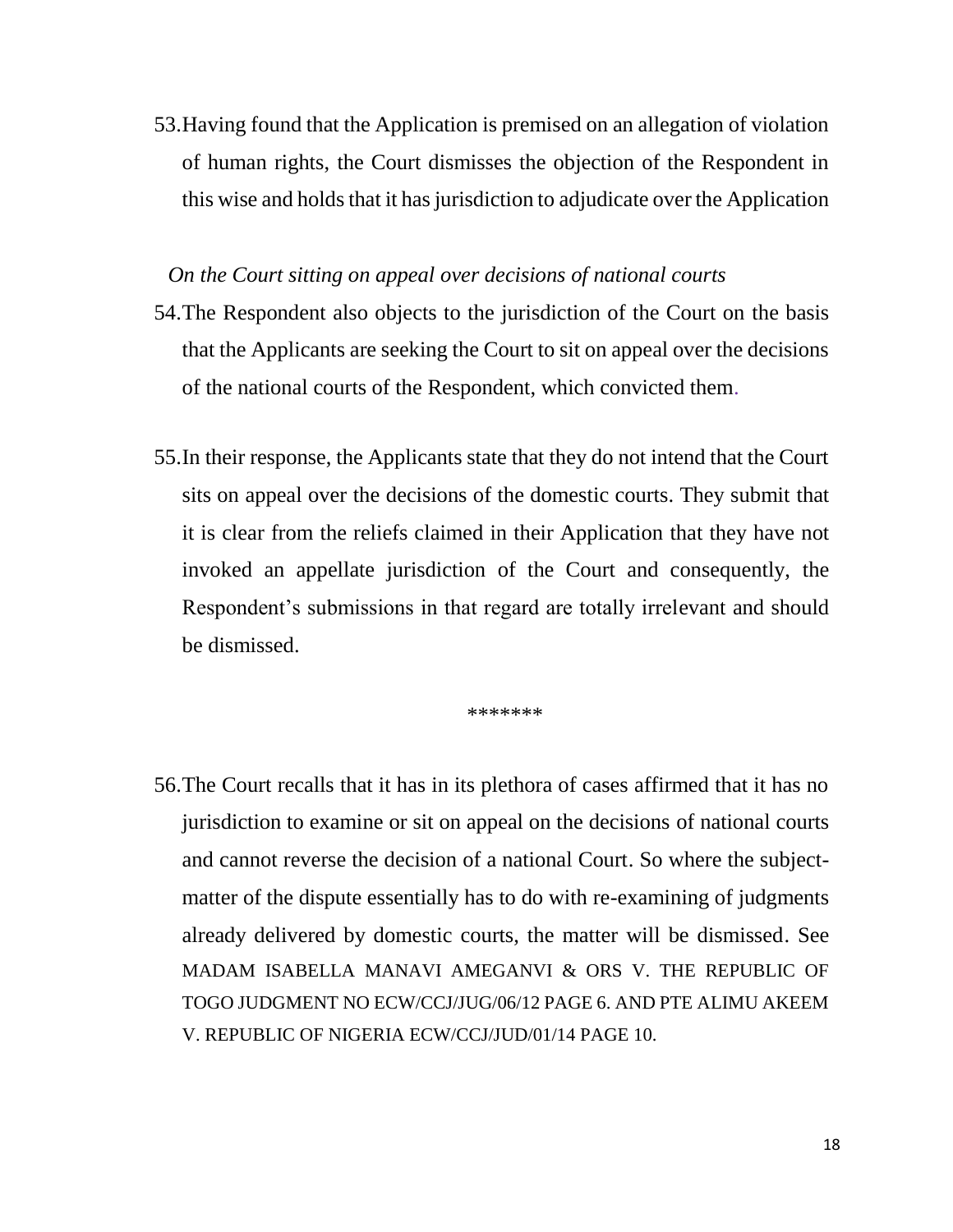- 57. However, the Court is quick to caution that this is not an absolute position, as it has equally accepted certain situations where it will examine the decisions of national Courts if human rights violation were alleged in the course of the proceedings before the national courts. See HIS LORDSHIP JUSTICE PAUL UUTER DERRY & 2 ORS V. THE REPUBLIC OF GHANA JUDGMENT NO ECW/CCJ/JUD/17/19 PAGE 28. See also PTE ALIMU AKEEM V. REPUBLIC OF NIGERIA ECW/CCJ/JUD/01/14 PAGE 10.
- 58.In the instant case, the claim of the Applicants being the allegation of human rights violation in the course of the proceedings of their case before the national courts, this Court is competent to examine the said decision to determine its merit. Therefore, the Court holds that it has jurisdiction to entertain the instant Application. Consequently, the Respondent's preliminary objection on this issue is hereby dismissed.

## ISSUE 2:

#### *Objection that the Application is statute barred*

- 59.The Respondent averred that assuming but not conceding that the subject matter of this suit falls within the jurisdiction of this Honourable Court, they strongly contend that the purported cause of action of the Applicants arose sixteen (16) years ago, which makes this Application statute barred in accordance with Article 9(3) of the Supplementary Protocol [A/SP.1/01/05] amending the Protocol [A/P1/7/91] relating to the Community Court of Justice.
- 60. They refer the Court to paragraph 2 of the Applicants' narration of facts wherein it is stated that the Applicants have been on death row for sixteen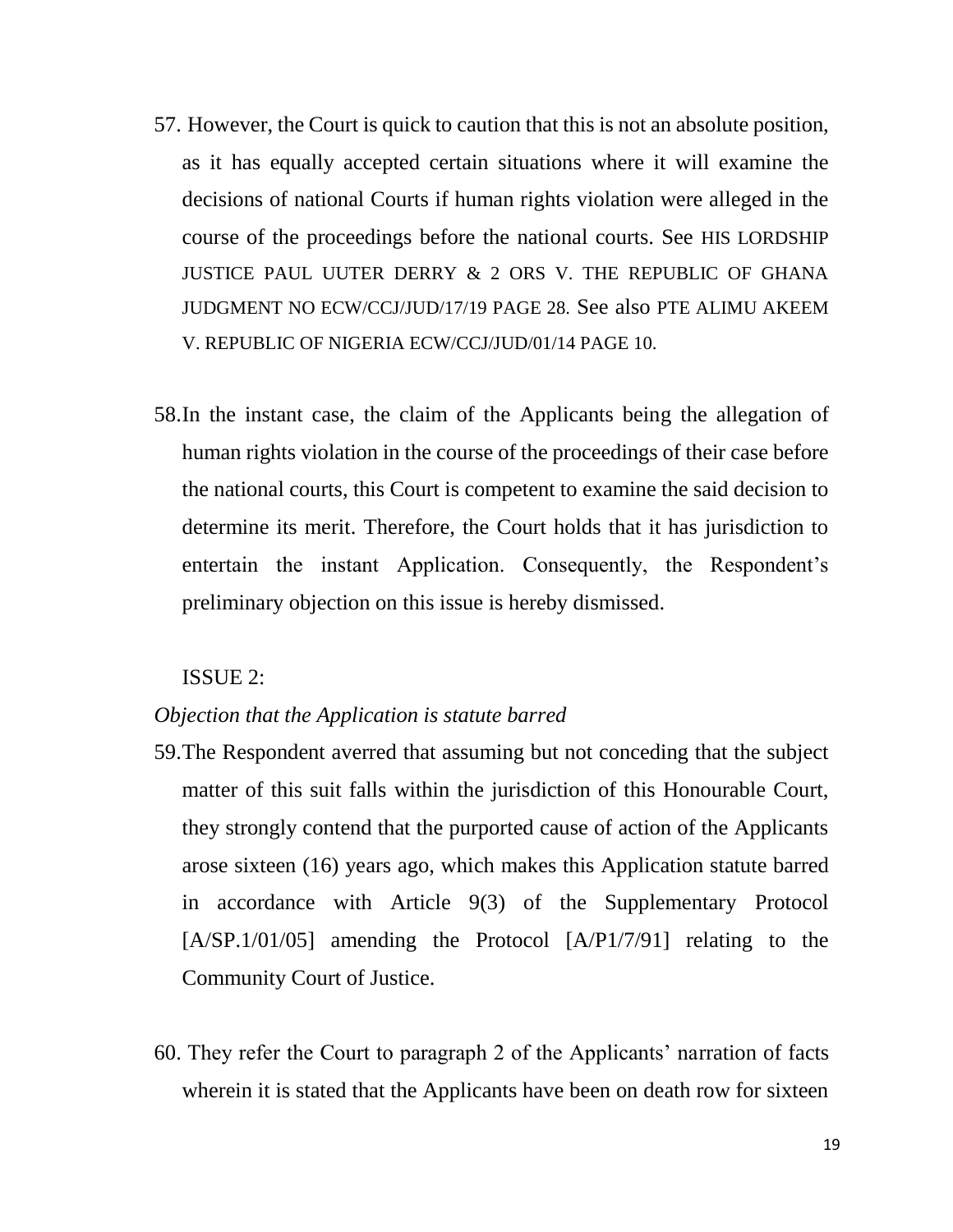years now. The Respondent states that this Application was filed and registered by the Registry of the Court on 25 January 2019, which is more than the mandatory three years within which to initiate an action against the Respondent as required by the provision of Article 9(3) as referred above.

61.Consequently, they content that the above referred Article mandates an action for violation of human rights to be commenced within three years of the alleged cause of action. They submit that the issue of statute bar is a jurisdictional matter and where a Court lacks jurisdiction it lacks requisite powers to entertain same. They therefore urge the Honourable Court to resolve this issue in their favour and so hold.

#### *Applicant's response*

- 62.The Applicants in their response to the objection of the Respondent that the Application is statute barred submitted that the violations of their rights are continuous in nature. That the conditions of inmates on death row in Nigerian Prisons is below standard and the living condition of death row inmates have diminished inmates' sense of humanity which depreciates daily while waiting to be executed.
- 63.Secondly, the Applicants submit that they have continued to suffer continuous violations of their rights, and undergo torture and extremely inhuman conditions on a daily basis. They have lived daily in fear not knowing when and at what time they would be executed. This has made them to develop high blood pressure and other serious medical conditions.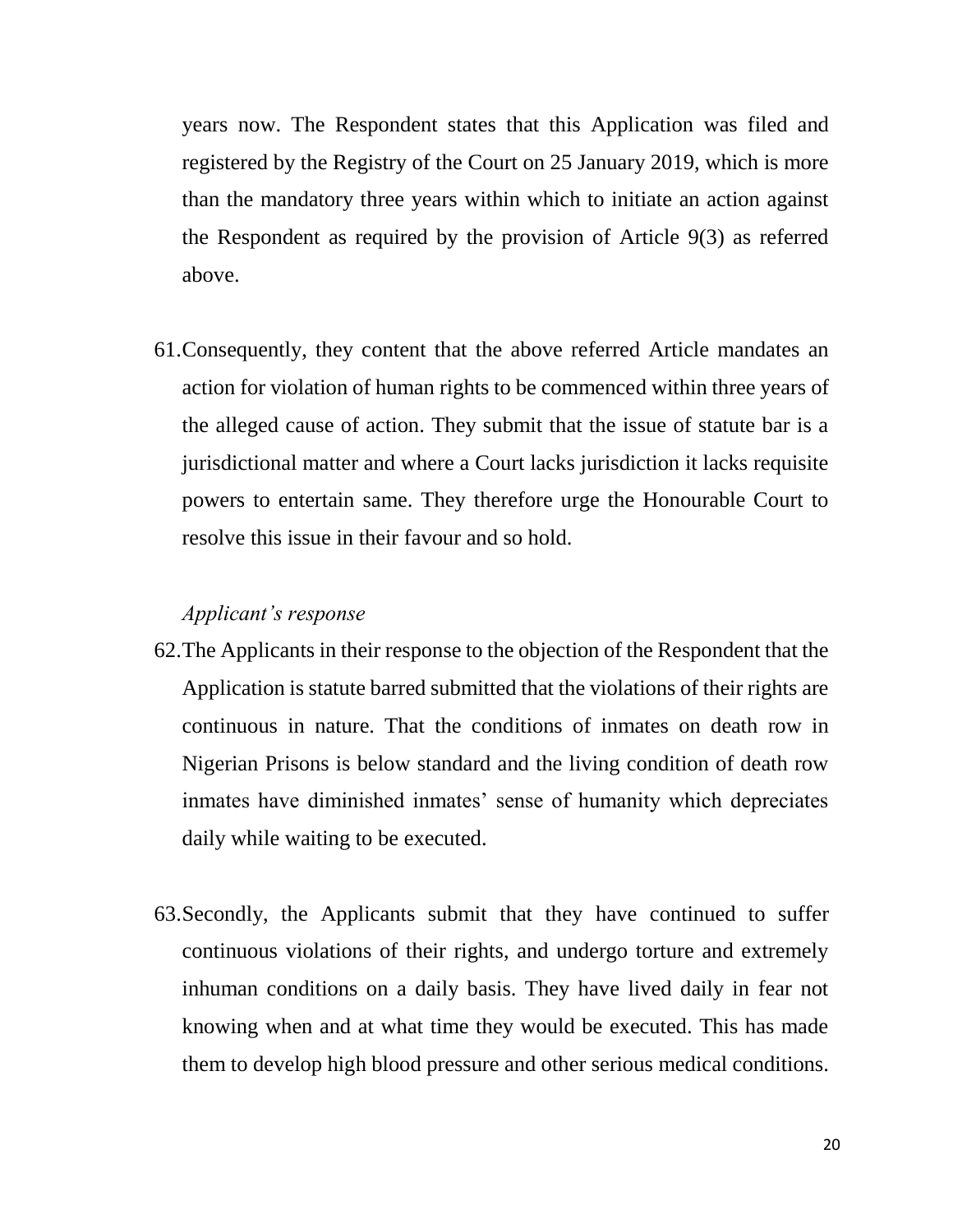- 64.Thirdly, the Applicants have suffered enormous mental and physical torture and have had to undergo extreme inhumane conditions, having to constantly live with the fear of death every single day for the last 16 years.
- 65. Fourthly, the Applicants submit that even if they were to be held technically out of time to bring this Application, then this Court ought to exercise its discretion to extend, in the interest of justice, the period within which the Applicant is allowed to bring this claim, given the particular circumstances of this case.
- 66.Finally, they submit that the delay in bringing the present Application has been as a result of a range of significant factors, including: (a) complications arising from their being in detention and being required to spend time in Solitary; (b) indebtedness the Applicants have suffered as a direct result of having been held and deprived of their livelihood, which has made organizing their life and bringing formal complaint particularly difficult; and (c) the emotional and psychological trauma, which has significantly affected the Applicants' ability to manage and bring the present Application.
- 67.They conclude by stating that even if the Applicants were technically outside the three-year limitation period, this Court ought to exercise its inherent discretion to adjudge this Application admissible in the interest of Justice between the parties.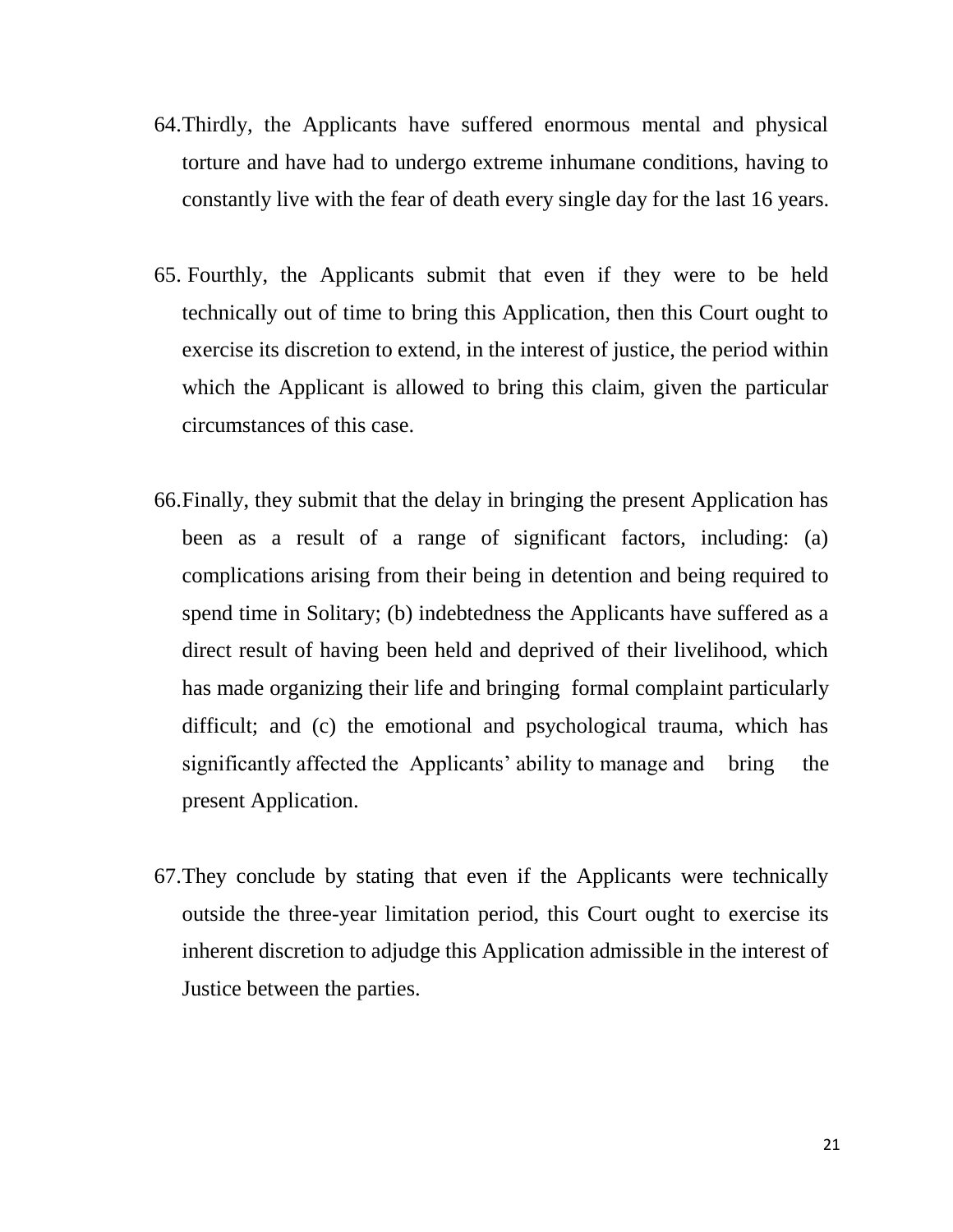#### *Analysis of the Court*

- 68.The Court notes that the relevant provision on limitation of time to file a complaint of human rights violation is three years as enshrined in the English version of Article 9(3) of the Protocol (as amended by the Supplementary Protocol A/SP/01/05). However, the Court recalls that having observed a discrepancy between the wordings of this Article in the English and French versions, it resolved to adopt the French version which is the original text of the Protocol and in which actions against Member State being statute barred after three (3) years is missing.
- 69.Consequently, the current position of the Court is that its previous decisions which declared inadmissible actions brought against Member States for violation of human rights after three years were decided per incuriam. Accordingly, actions alleging violation of human rights against Member States is not subject to time limitation. See FEDERATION OF AFRICAN JOURNALISTS & 4 ORS V. THE REPUBLIC OF THE GAMBIA ECW/CCJ/JUD/04/18(UNREPORTED) PG. 19-22.
- 70.The Court has thereafter upheld above decision finding no reason to depart from its earlier judgment that an applicant cannot be barred from instituting an action on violation of human right based on the effluxion of time. AIRCRAFTWOMAN BEAUTY IGBOBIE UZEZI V THE FEDERAL REPUBLIC OF NIGERIA RULING NO. ECW/CCJ/RUL/01/21, PAGE 23-25.
- 71.Therefore, in the instant case, the Court equally adopts its earlier decisions and holds that the Application being one that alleges the violation of human rights, is not statute barred.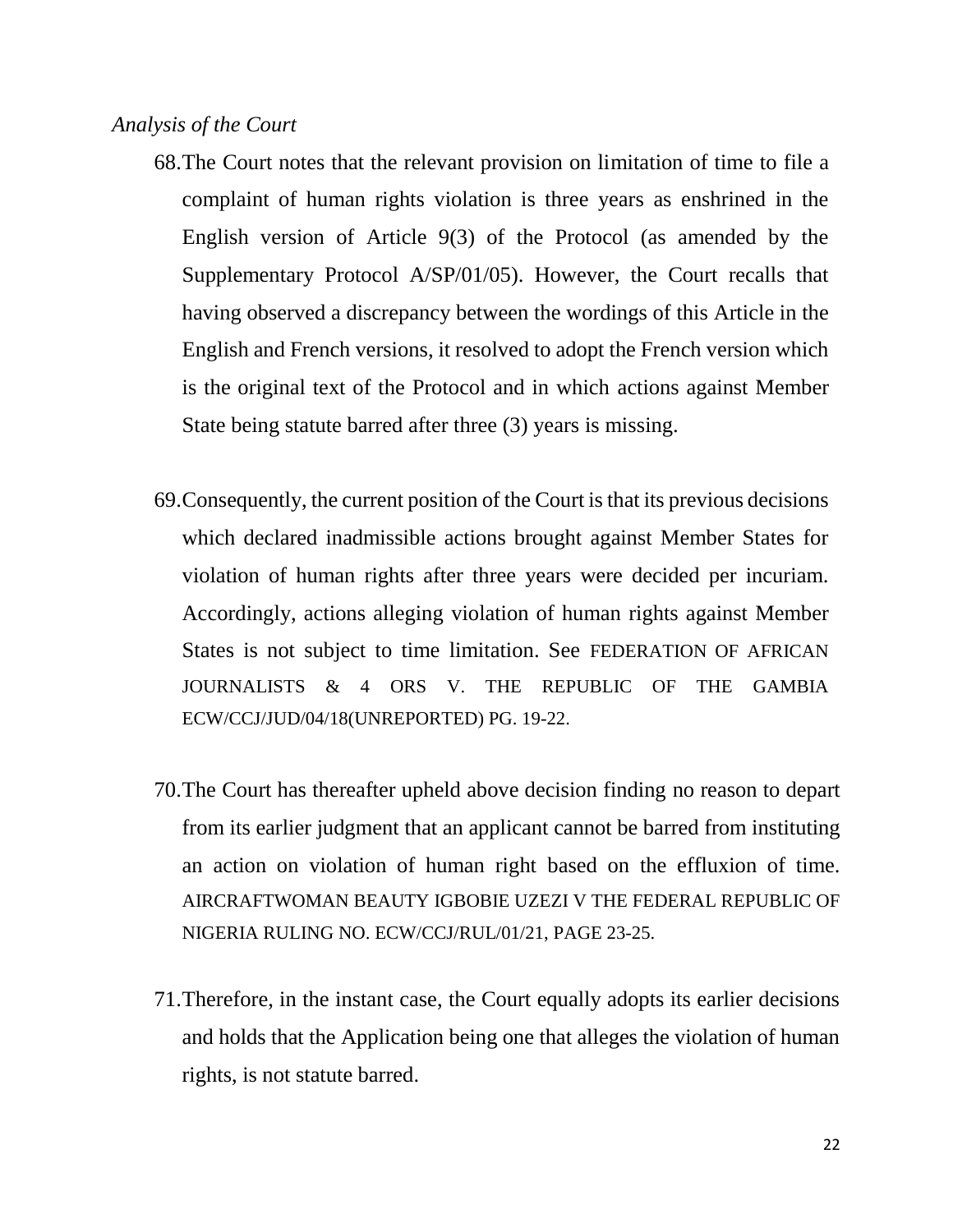72. In light of this, the Court holds that the Respondent's Preliminary Objection that the Application is statute barred cannot stand and is hereby dismissed.

## *VIII. ADMISSIBILITY*

- 73.The admissibility of applications in this Court is provided for in Article 10(d) (i) and (ii) of the Supplementary Protocol 2005: *"Access to the Court is open to…d) individuals on application for relief for violation of their human rights; the submission of application for which shall: i) not be anonymous; nor ii) be made whilst the same matter has been instituted before another International Court for adjudication.*"
- 74.The Court holds that the Application is in compliance with Article 10 (d) (i) and (ii) of the Protocol, having found that it is neither anonymous nor made whilst the same matter has been instituted before another international court for adjudication.
- 75.It is imperative to state at this point that while Article 10(d) (i) and (ii) are statutory provisions enshrined in the Protocol for the determination of the admissibility of an Application therein, they are not exhaustive as certain facts of the Application may present a need for further examination of its admissibility outside the enshrined provision. One of such requirements relates to the authorization or mandate to act in a representative action lack of which renders the Application inadmissible.
- 76.Thus while the Application has been declared to be in compliance with the provision of Article 10(d) (i) and (ii) of the Supplementary Protocol, it is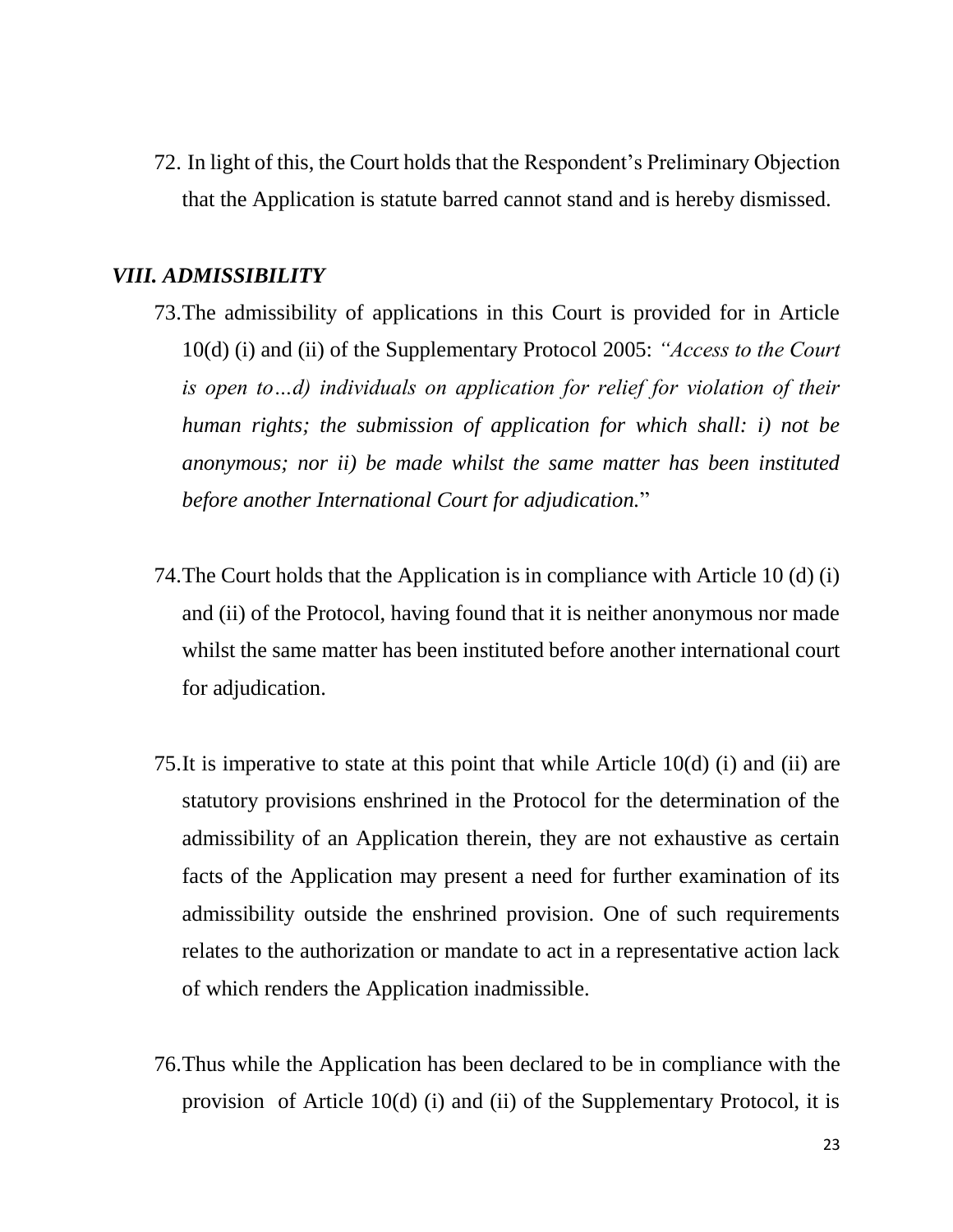still necessary to determine the competence of the Application as it concerns authorization or mandate to act.

- 77.The cardinal rule on access to the Court is that only direct victims of human rights violations can access the Court for relief for the violation of their human rights See Article 10(d) (i) and (ii) of the Supplementary Protocol 2005: *"Access to the Court is open to…d) individuals on application for relief for violation of their human rights...*" In essence, direct victims alleging violation of their rights with interest that is direct, personal and certain are the only parties inherently qualified to seek remedy for such violation which ordinarily cannot be transferable to another individual or organisations. ODAFE OSERADA V. ECOWAS COUNCIL OF MINISTERS, ECOWAS PARLIAMENT & ECOWAS COMMISSION, ECW/CCJ/JUD/01/08 @ 27.
- 78.It follows from the above that since the direct victim is the one personally affected, the requirement for mandate to act is obviously of no essence in an application under this circumstance.
- 79. While the direct victim is the party that is inherently qualified to bring action for the violation of his/her human rights, the door is however not shut against victims who are not able for recognised reasons to act for themselves as a representative action is admissible.
- 80.This waiver is premised on the fact that the Court recognises that Human rights are human centered, and the admissibility of an application is linked among other criteria to the status of the victim. This condition necessarily entails the applicant, acting on personal grounds as a result of a legally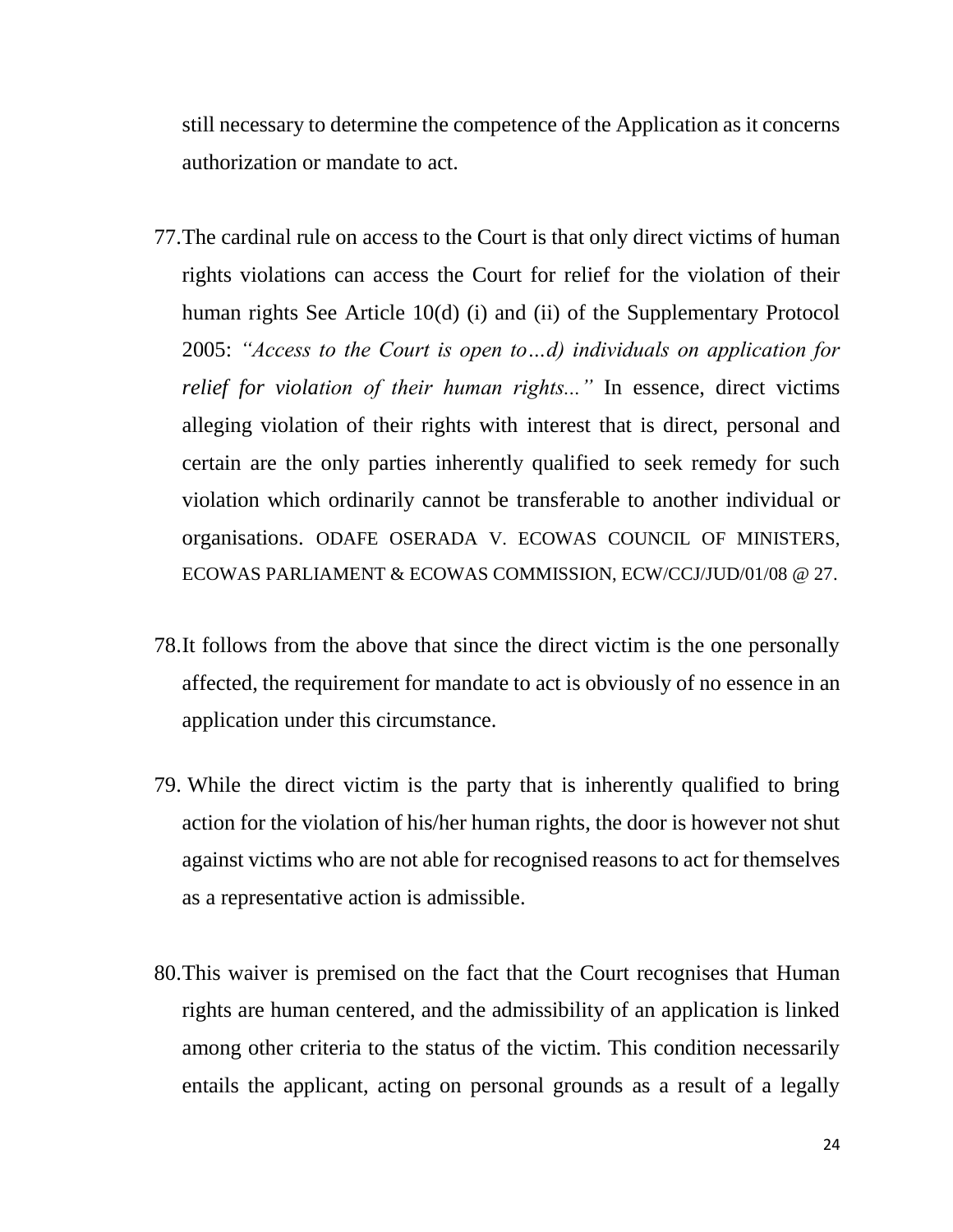protected injured interest, or in a representative capacity. NOSA EHANIRE OSAGHAE & 3 ORS V. REPUBLIC OF NIGERIA ECW/CCJ/JUD/03/17 PAGE 18.

- 81. While it is established that an action can be maintained in a representative capacity by a party that is not a direct victim, an authorization or mandate to act is mandatory. In this wise the Court has held that in a representative action on behalf of a group that "*The proof of authorization in the case of natural persons acting on behalf of a group cannot be dispensed with......for the Plaintiffs to access the court for and on behalf of the people of Niger Delta, they need the mandate upon which they act and when questioned must establish consent of the people or a justification for acting without such consent."* NOSA EHANIRE & 3 ORS V. FEDERAL REPUBLIC OF NIGERIA, (2017) CCJELR
- 82.Whilst the issue of mandate cannot be dispensed with in a representative capacity, an exception is made where due to irreversible incapacitation or death as a result of the violation, the closest family members can do so, while assuming the status of indirect victims. In other words, *"When it becomes impossible for him whose right is violated to insist on that right or to seek redress, either because he is deceased or prevented in one way or the other from doing so, it is perfectly normal that the right to bring his case before the law courts should fall on other persons close to him..."* STELLA IFEOMA NNALUE & 20 ORS V FEDERAL REPUBLIC OF NIGERIA (2015) CCJELR, PAGE 463. See also VELASQUEZ RODRIGUEZ V HONDURAS, Judgment of 29 July 1988 of the Inter-American Court of Human Rights. AND THE REGISTERED TRUSTEES OF THE SOCIO-ECONOMIC RIGHTS & ACCOUNTABILITY PROJECT (SERAP) V. FEDERAL REPUBLIC OF NIGERIA, ECW/CCJ/APP/09/11 & ECW/CCJ/RUL/03/14.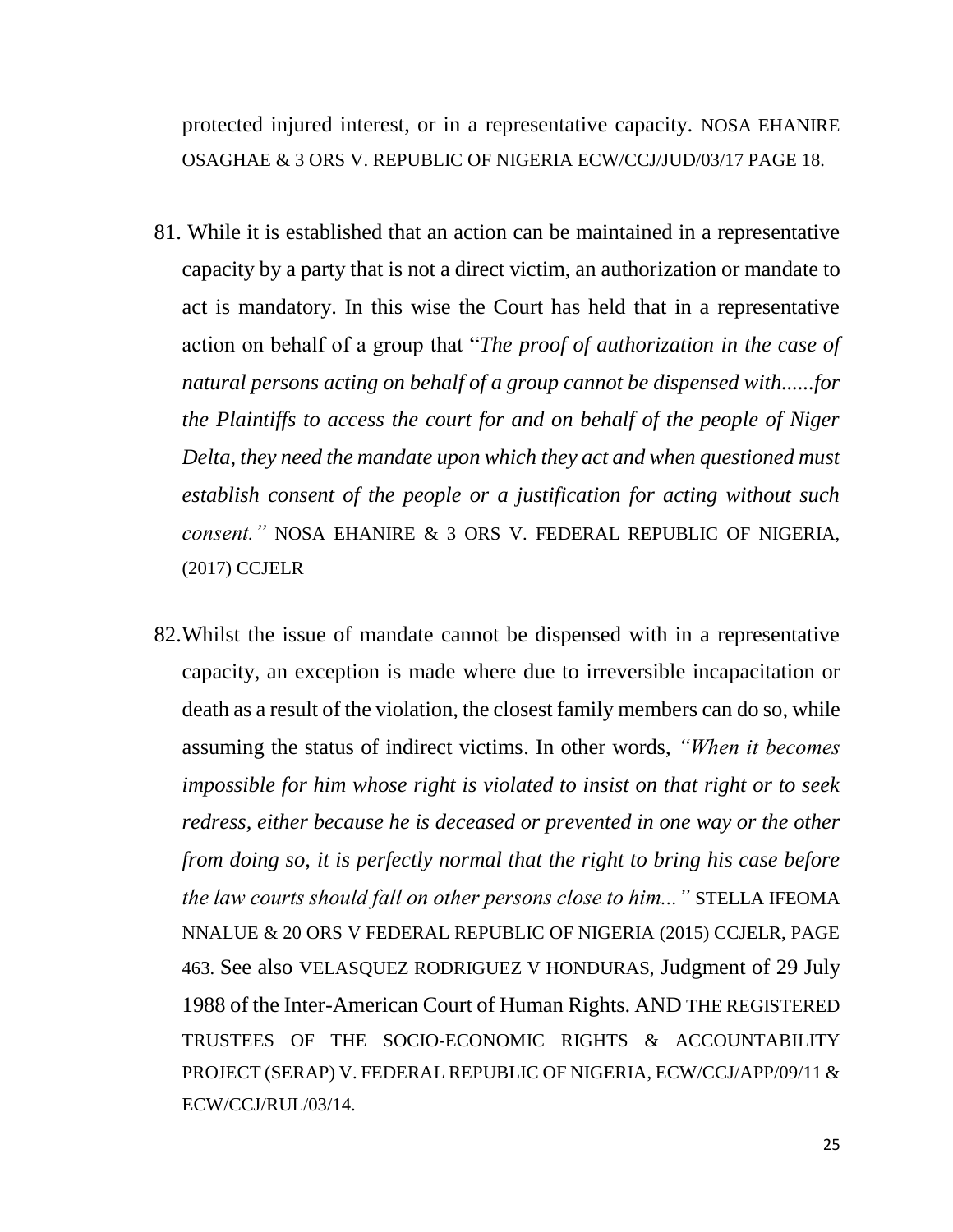- 83.It is obvious that a mandate in respect of a representative action arising from the death of the direct victim is not only impracticable but impossible. Therefore such authorization is waived but the close family members who represent the victim must establish the alleged relationship.
- 84.Other than situations occasioned by death, the Court also recognises the possibility of a representative action in a public interest litigation which emanated from the doctrine of *actio popularis*. This doctrine was developed under Roman law in order to allow any citizen to challenge a breach of a public right in Court. It was also a way of ensuring that the restrictive approach to the issue of standing would not prevent public spirited individuals from challenging a breach of a public right in Court. See the case of SERAP V. FRN (2010) CCJELR, PG. 196, PARAGRAPH 32, & 34.
- 85. The Court under this situation will allow NGOs, volunteers like Lawyers, Citizen Petitioners to institute actions on behalf of group of victims usually from a community or class of people based on common public interest to claim for the violation of their human rights. This is premised on the ground that this group may not have the knowledge and the financial capacity to maintain legal action of such magnitude which affects the general public interest.
- 86.While NGOs and other public spirited persons can legitimately act on behalf of direct victims, the requirement for mandate to act has also been waived in their favour. While speaking to the requirement of mandate in public interest litigation, the Court held as follows; *"......However, exceptions to this rule exist. These include but not limited to cases of collective interest*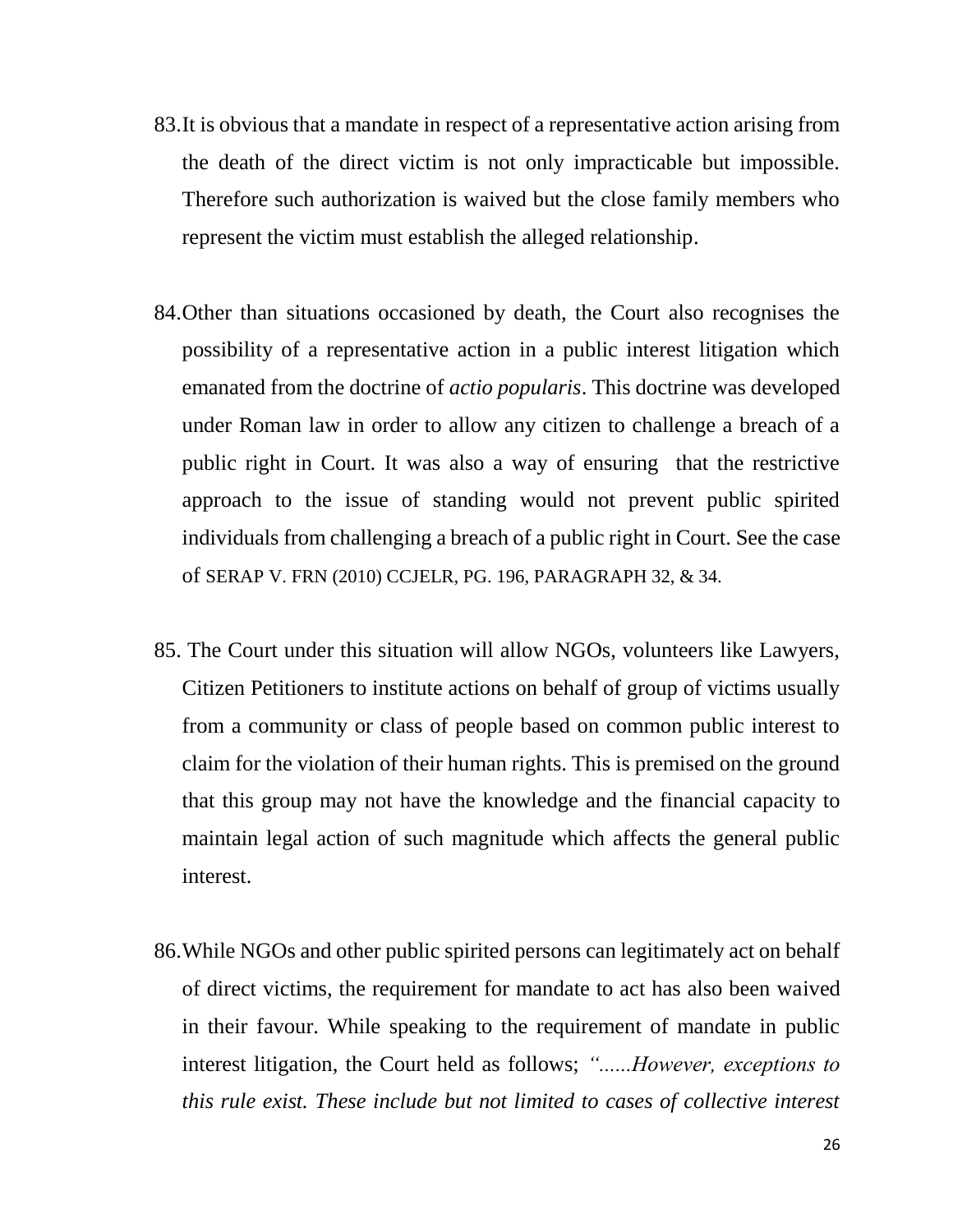*(usually referred to as public interest litigations) and the non-victims receiving authority to act on behalf of the victims or their close relations*..." THE INCORPORATED TRUSTEES OF FISCAL AND CIVIC RIGHT ENLIGHTENMENT FOUNDATION V. FRN (2016) ECW/CCJ/JUD18/16 & 2 ORS.

- 87.The Court equally cited the above referred decision in making a finding in a preliminary objection raised for lack of mandate in below referenced case, and held that the first Applicant being an NGO and acting in public interest, needs no authorization and possess the *locus standi* to approach this Court in a representative capacity. REV FR SOLOMON MFA & ORS VS NIGERIA JUDGMENT NO: ECW/CCJ/JUD/06/19 PARAGRAPH 60.
- 88.It must be emphasized that the fundamentals of a waiver of mandate to act in a representative action by an NGO is the premised on the fact that same is instituted for public interest. In other words the overriding interest of the NGO must be the welfare of the general public which it seeks to protect. A quest for personal gain by the representing party therefore negates any such action.
- 89.Accordingly, whilst NGOs can sue in a representative capacity for the violation of human rights of others it cannot maintain an action as a victim of Human Rights violation. The Court has reiterated that *"…there is a clear distinction between these two classes of cases, one in which the corporate body sues as the victim and the other in which it sues on behalf of the victim, the victim here being identified as a human being. In the former situation the corporate body has no locus or capacity to sue, but in the latter situation, it has*." THE INCORPORATED TRUSTEES OF THE MIYETTI ALLAH KAUTAL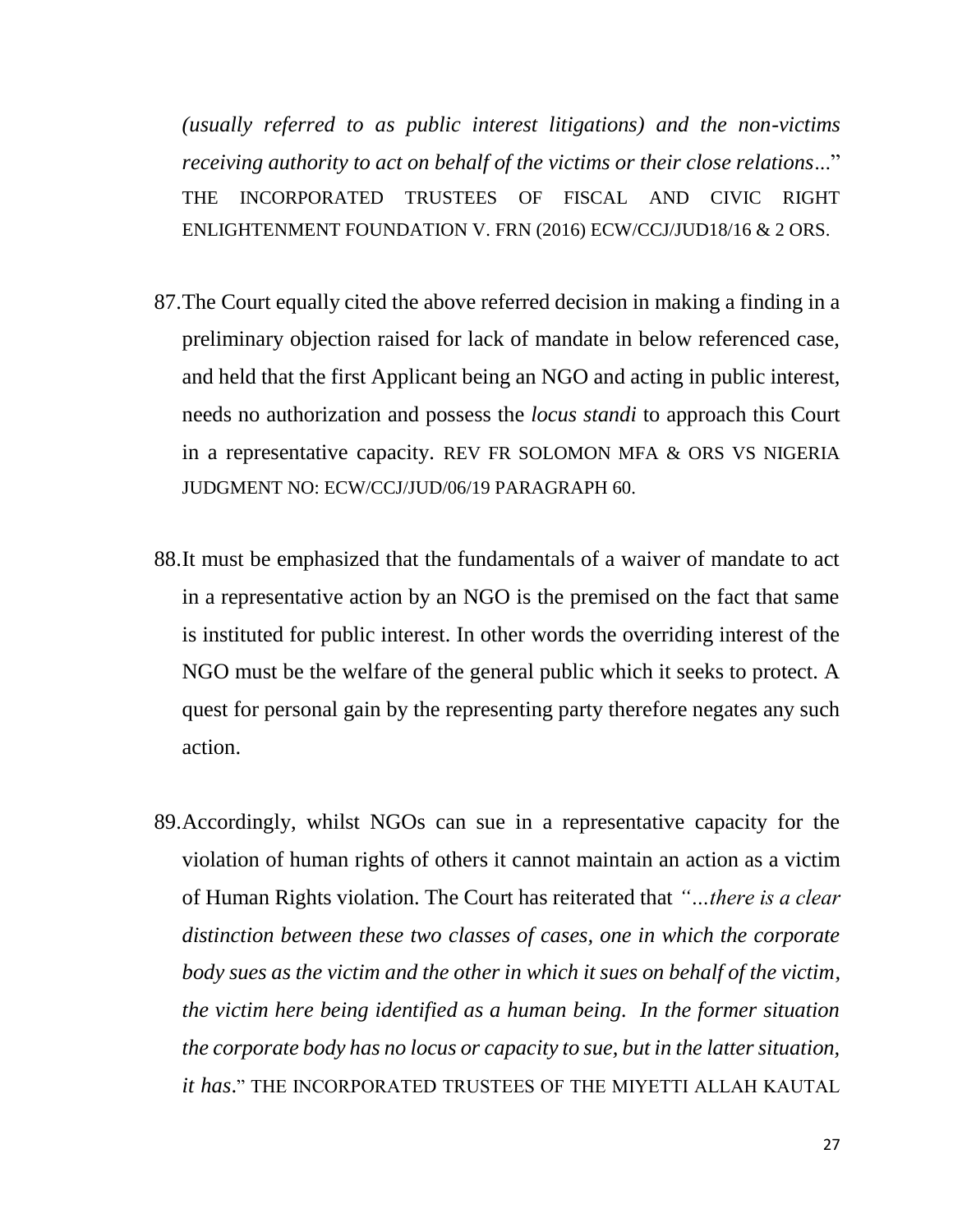## HORE SOCIO-CULTURAL ASSOCIATION V. FEDERAL REPUBLIC OF NIGERIA (2011) ECW/CCJ/RUL/11/12 (2012) CCJELR, PAGE 182, PARAGRAPH 28.

- 90.The summary of the preceding analysis is that a direct victim who has suffered personal and direct loss can bring an action for the violation of his/her human rights obviously without a mandate. On the other hand, an indirect victim who has not suffered directly is equally recognized to bring an action in a representative capacity on behalf of the direct victim. A mandate is waived where as in the case of death of the direct victim it is impossible or impracticable to obtain a mandate but a proof of affiliation to the victim must be established. Similarly, a legally recognized organization such as an NGO bringing an action in representative capacity on behalf of direct victims for public interest need no mandate to act.
- 91.Considering that a mandate to act is pivotal to the admission of an application under this circumstance, it is now appropriate to situate the instant Application within these perimeters to determine whether it is competent with regards to the requirement of mandate to act. This Application was filed by the Incorporated Trustees of Centre for Peace and Conflict Management in Africa and Rethink Africa Foundation on behalf of 7 death row inmates allegedly convicted for murder in various courts in Nigeria and thereafter sentenced to death. They are further alleged to be between the ages of 24 and 101 and have been on death row for a period ranging from 8 to 28.
- 92.The instant Application though brought by an NGO in a representative capacity for 7 individuals, same not being on behalf of deceased victims or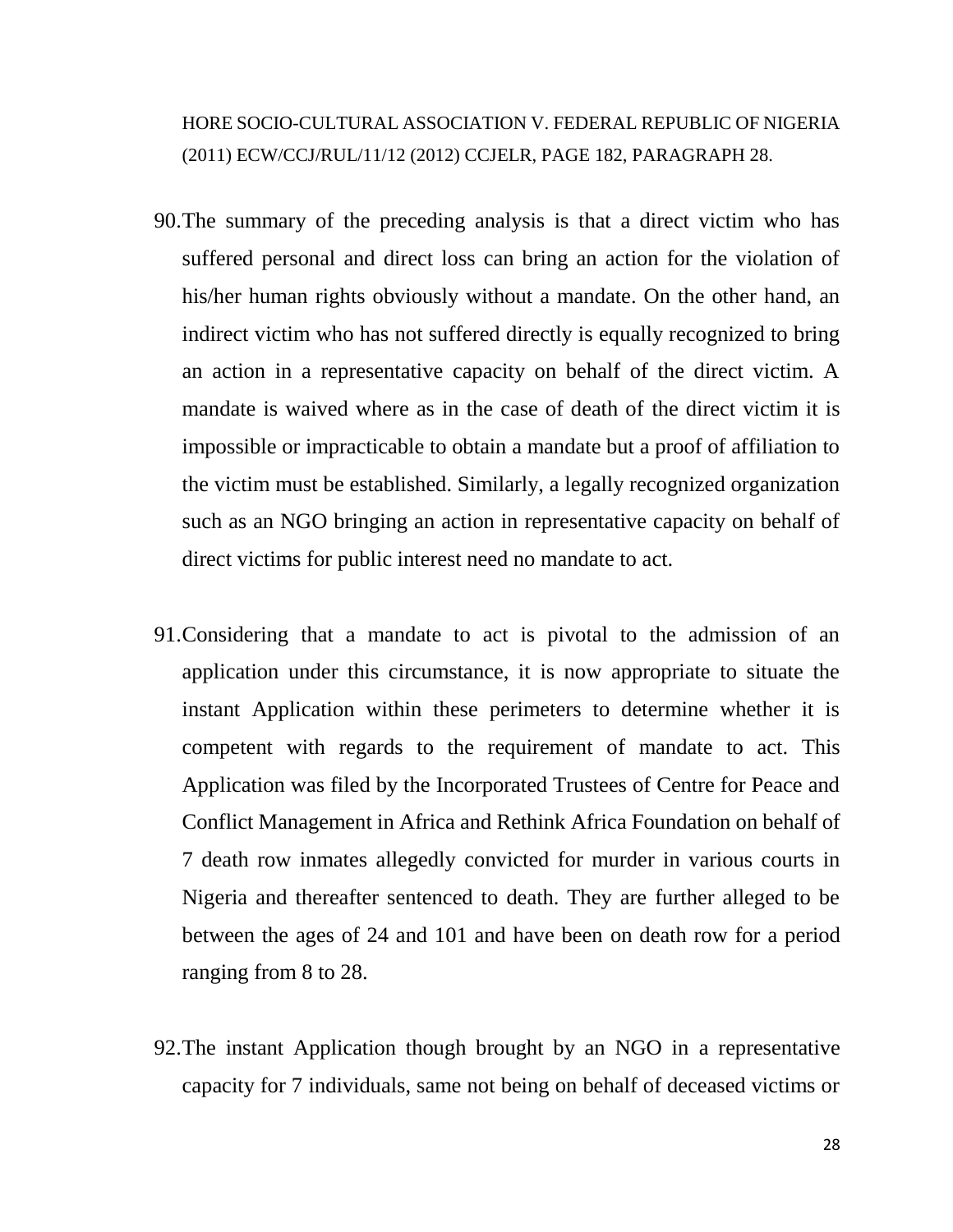in pursuance of public interest, requires a mandate to act. The Court however has no record of any authorization by these alleged inmates to the said NGO.

- 93.The Court at this stage must reaffirmed as earlier stated that human right is victim-centered - NOSA EHANIRE OSAGHAE & 3 ORS V. REPUBLIC OF NIGERIA- Supra. Therefore, victims of human right violations are the core object of protection of the ECOWAS Court of Justice as well as other similar international human rights Courts. This is achieved by holding Members States accountable to the treaty obligations signed and providing redress to victims of violations occasioned by them.
- 94. Consequently, in protecting such redress and ensuring that their vulnerability is not exploited, a safeguard is put in place to ensure that individuals or organisations that represent them do so in the best interest of the said victims. Therefore in a representative Application, it is imperative that the Court is convinced that the victims willingly and knowingly delegated to such individuals or organization their inherent rights to seek redress by themselves. Therein lies the import of the requirement for mandate to act and the mischief it seeks to cure.
- 95.As earlier stated, the Court has no record of any mandate from the said inmates, the importance of which as highlighted supra is not only imperative but equally mandatory. Lack of such mandate in the instant case is therefore grave as it renders the Application incompetent. This consequence has been affirmed in a plethora of decisions by the Court as in the case below where in further confirmation of a mandate as a legal document that gives full power to act, it held thus: *"....in the absence of such mandate, the Collectif*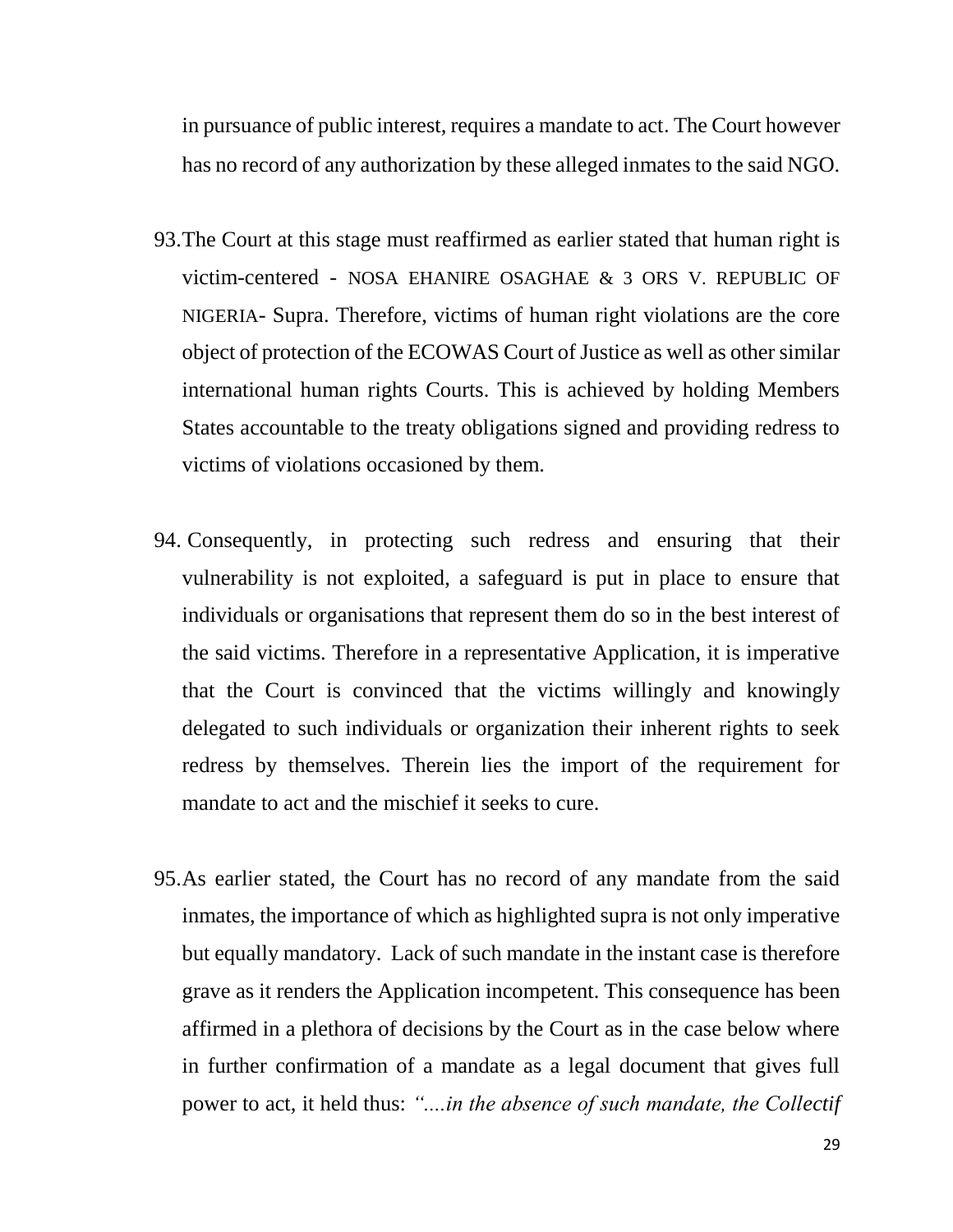*des Association Contre l'impunite au Togo which claims to represent Mr. AGBETOGNON in the instant procedure cannot validly intervene in the case in such quality. Consequently, there is need to declare the Application as inadmissible".* COLLECTIF DES ASSOCIATION CONTRE L'IMPUNITE AU TOGO VS TOGO ECW/CCJ/JUD/12/18 PARAGRAPH 12&13. See also MME AZIABLEVI YOVO & 31 ORS V TOGO TELECOM & REPUBLIC OF TOGO ECW/CCJ/JUD/04/12, PARAGRAPH 38.

96.In view of the above analysis, the Application filed by Incorporated Trustees of Centre for Peace and Conflict Management in Africa and Rethink Africa Foundation on behalf of the 7 named inmates without a mandate from them is declared incompetent. Indeed the bottom has fallen out of the entire Application and it can hold no water. The Court therefore holds that the Application is inadmissible.

## *IX. COSTS*

- 97.Article 66 (1) of the Rules provides, *"A decision as to costs shall be given in the final judgment or in the order, which closes the proceedings."*
- 98.In line with Article 66(4) of the Rules which provides that "*Where each party succeeds on some and fails on other heads, or where the circumstances are exceptional; the Court may order that the costs be shared or that the parties bear their own costs",* the Court holds that each Party shall bear their own costs.

## *X. OPERATIVE CLAUSE*

For the reasons stated above, the Court sitting in public after hearing both parties: